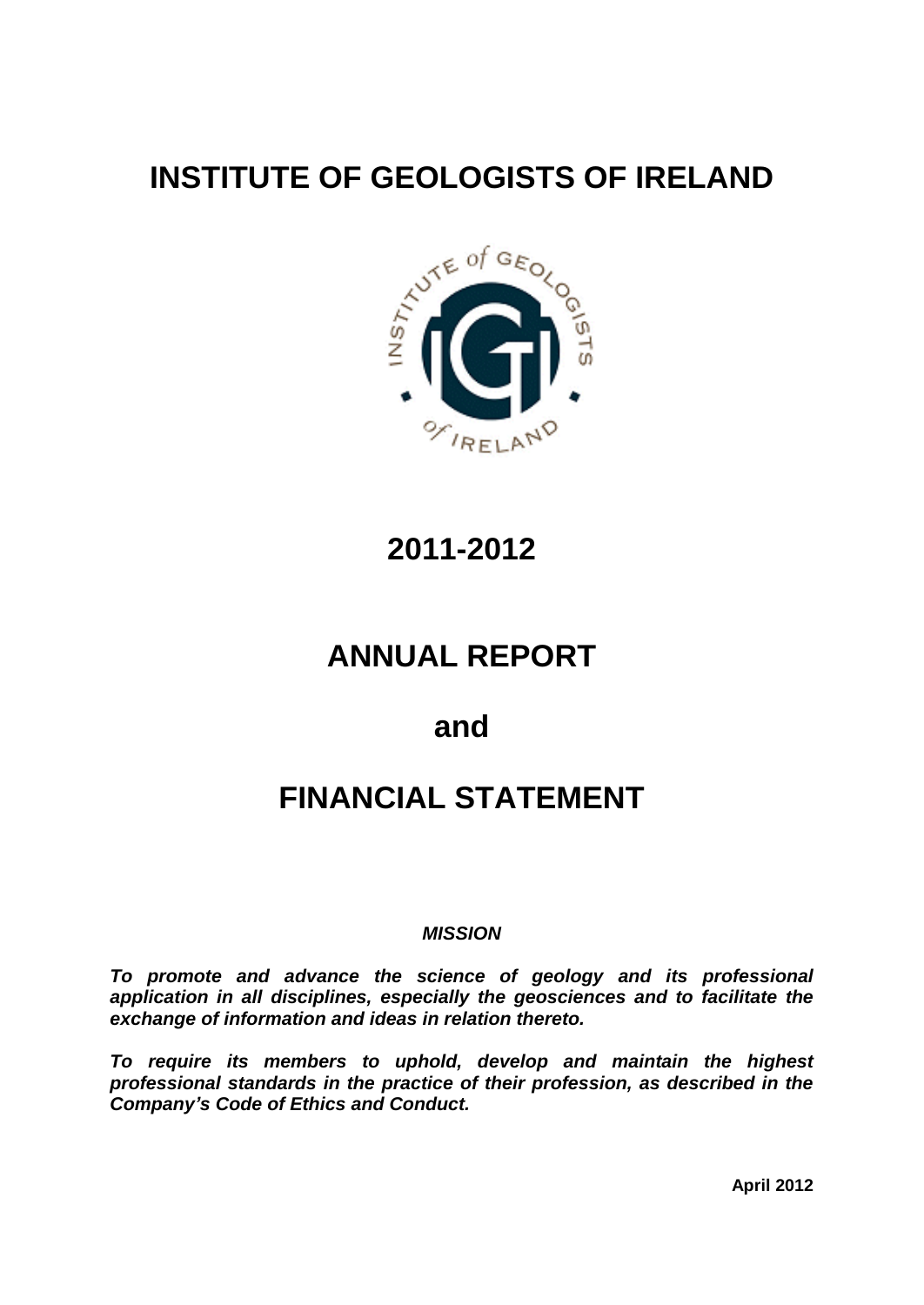# **TABLE OF CONTENTS**

| I ABLE UF GUNTENTS                                                                                                                                                                                                               |  |
|----------------------------------------------------------------------------------------------------------------------------------------------------------------------------------------------------------------------------------|--|
| $\mathbf 1$                                                                                                                                                                                                                      |  |
|                                                                                                                                                                                                                                  |  |
| $\mathbf{2}$                                                                                                                                                                                                                     |  |
| 3                                                                                                                                                                                                                                |  |
| 4                                                                                                                                                                                                                                |  |
| 4.1<br>4.2<br>4.3<br>4.4<br>4.5<br>4.6<br>4.7<br>GUIDELINES FOR DRILLING OF SHALLOW GEOTHERMAL BOREHOLES 14<br>4.8<br>4.9<br>4.10<br>4.11<br>JOINT MEETING OF THE GSI & GSNI CONSULTATIVE COMMITTEES  16<br>4.12<br>4.13<br>4.14 |  |
| 5                                                                                                                                                                                                                                |  |
| 5.1                                                                                                                                                                                                                              |  |
| 6                                                                                                                                                                                                                                |  |
| 7                                                                                                                                                                                                                                |  |
| 8                                                                                                                                                                                                                                |  |
| 9                                                                                                                                                                                                                                |  |
| 10                                                                                                                                                                                                                               |  |
| 11                                                                                                                                                                                                                               |  |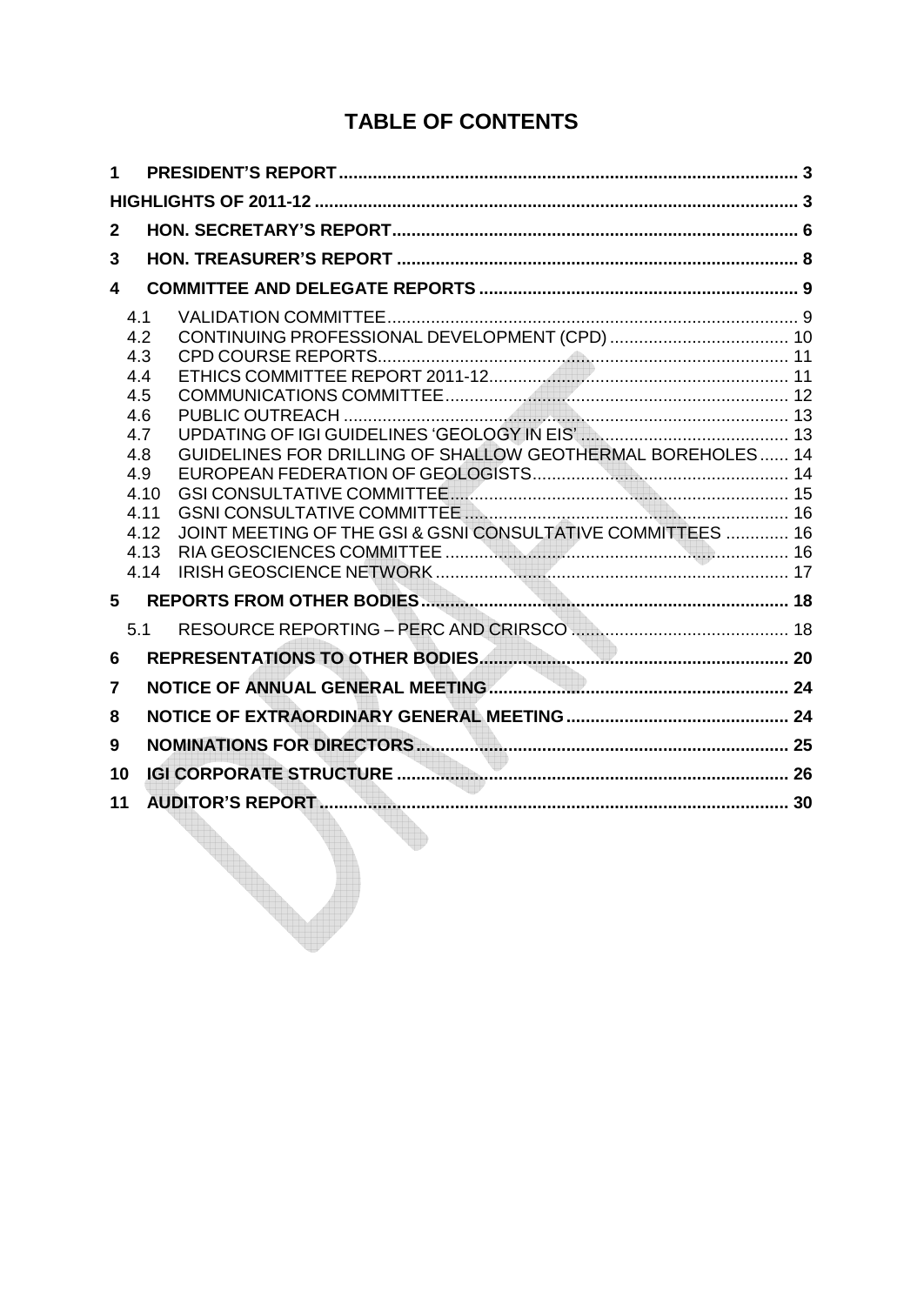# **<sup>1</sup> PRESIDENTí<sup>S</sup> REPORT**

#### **IGI Board 2011-2013**

It has been a busy year at the helm of the Institute and as President, I would personally like to thank the Board members for their excellent contributions and commitment throughout the year: Vice President Gerry Stanley; Secretary Jonathan Derham; Treasurer Barry Balding and Board Members Andy Bowden, Marie Fleming, Ric Pasquali, Bruce Misstear and Paul Gordon.

Susan Pyne and Ethel Stringer continue to support the operations of IGI Administration and Accounting respectively, while Eamonn Kelly is our Webmaster; many thanks to each for their diligence and loyalty.

The IGI welcomes the continued support of our sponsoring bodies, the Irish Mining & Quarrying Society (IMQS), Geophysical Association of Ireland (GAI), Geotechnical Society of Ireland (GSI), Irish Association for Economic Geology (IAEG) and the International Association of Hydrogeologists (Irish Group; IAH). The Institute is particularly fortunate to have the support of the UCD School of Geological Sciences in hosting the IGI office. Also, we are indebted to SLR Consulting and Golders for hosting monthly meetings and the Geological Survey of Ireland (GSI) for hosting the annual AGM. These supports play an Increase indebted to SLR Consulting and Golders for hose<br>Geological Survey of Ireland (GSI) for hosting the annual<br>important role in the sustenance of the Institute's affairs.

Many of our members actively contribute to the work of committees and working groups in the fields of governance, policy development, European and international affairs, public advocacy, outreach and corporate citizenship, for which support the Board is extremely grateful.

#### **Highlights of 2011-12**

The **Irish Geoscience Network** (IGN) was formed in early 2012 from a gathering of active, voluntary geoscience bodies working across the island of Ireland. An inaugural forum was held on 15<sup>th</sup> February last, among 25 executive representatives from IGI's five sponsoring **Geoscience Network** (IGN) was formed in early 2012 from a gathering of active,<br>eoscience bodies working across the island of Ireland. An inaugural forum was<br><sup>th</sup> February last, among 25 executive representatives from IGI' bodies and the Irish Geological Association (IGA), GeoParks Network, Earth Science Ireland (ESI), Royal Irish Academy Geosciences Committee (RIAGC), Mining Heritage Trust of Ireland (MHTI), Irish Quaternary Association (IQUA), Speleological Union of Ireland (SUI), and Geothermal Association of Ireland (GAI). Members of the Geological Survey of Ireland (GSI), Geological Survey of Northern Ireland (GSNI) and Museum of Natural History (MNH) were also in attendance. The forum agreed to form the IGN to address communications, events & calendar planning, geoscience education and training, and matters of public interest with a more united approach. The IGN is in its infancy, but we will work to develop this forum to become a strong, representative voice for geosciences in Ireland.

The Institute is pleased to report that considerable progress was made during the year in having the IGI title of **Professional Geologist** (PGeo; or mutually recognised equivalent) recognised as 'Competent Person' and 'Qualified Person' by the Department of Education and Skills; the Exploration and Mining Division (EMD) of the Department of Communications, Energy and Natural Resources; and the Environmental Protection Agency (EPA). Each of these bodies has committed to working towards preferential recognition of professionally qualified geoscientists for the purposes of geoscientific technical advice and reporting.

On the international front, our **Mutual Recognition Agreements** (MRA) with UK, South Africa, USA and Australia continue to operate successfully. The Board is pleased to report On the international front, our **Mutual Recognition Agreements** (MRA) with UK, South<br>Africa, USA and Australia continue to operate successfully. The Board is pleased to report<br>that IGI is nearing completion of a MRA with C Africa, USA and Australia continue to operate successfully. The Board is pleased to report<br>that IGI is nearing completion of a MRA with Canada with our colleagues in 'Geoscientists<br>Canada', following a thorough due diligen education, codes of conduct and continuing professional education (CPD). We will be keeping you updated as the MRA progresses.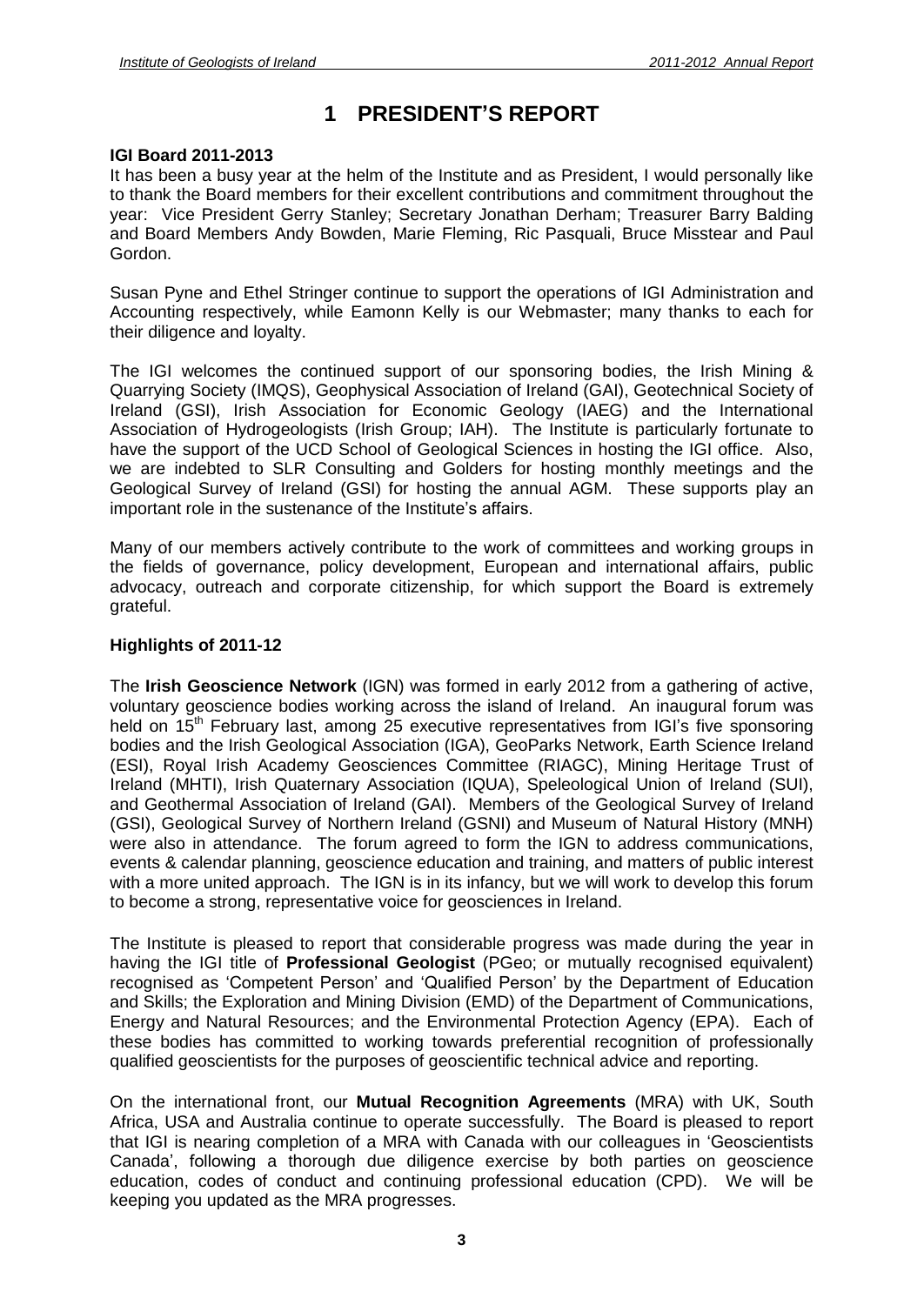**Membership**: Following last year's AGM, our membership continues to grow and we are delighted to welcome new Professional Geologists and members-in-training to the Institute, thanks to the work of the Validation Committee. Our Membership Directory is currently being updated and will be uploaded to the website in due course. **IGI Ethics and Disciplinary Matters**: Following last yearís AGM, <sup>a</sup> review of our Code of

Ethics and Disciplinary procedures was carried out by Past President John Kelly on behalf of *IGI Ethics and Disciplinary Matters*: Following last year's AGM, a review of our Code of<br>Ethics and Disciplinary procedures was carried out by Past President John Kelly on behalf of<br>the Board and relevant Committees, comp Ireland, UK and Australia. The outcome was that our procedures are robust, but that timelines for dealing with complaints when they arise must be more clearly defined to provide both prompt and transparent responses. The Chairman of the Ethics Committee recommended adoption and the Board voted to adopt the recommendations of the review in early 2012.

#### **Continuous Professional Development (CPD)**:

As part IGIís ongoing commitment to CPD, three well-attended technical courses were held during the term on Managing your Business for Geoscientists (Tullamore, 2011); Databases/ Mapping Short Course (TCD, November 2011); and PERC Resources Reporting Workshop (Athlone, April 2012). Further courses are planned through 2012/13.

While the aim of IGI courses is primarily to educate, CPD actively contributes to improved standards of practice for our members, as well as mobility and mutual recognition internationally in a more highly regulated global resources industry. They also provide useful financial income to the Institute through the freely given input of the organisers and lecturers. Thus, I would sincerely thank our Board members who voluntarily organise these workshops, and to the many presenters for their informed contributions. All course presentations are available on the IGI website at [http://www.igi.ie/cpd-and-training.htm.](http://www.igi.ie/cpd-and-training.htm) Further workshops, to address training needs of members, are planned through 2012-13.

**IGI Representation:** IGI members continue to represent the Institute at regular consultative meetings of the Geological Survey of Ireland (Bruce Misstear), Geological Survey of Northern Ireland (John Kelly), and the Royal Irish Academy Geosciences Committee (Deirdre Lewis). The IGI is represented on the Board of the European Federation of Geologists by Andy Bowden and Marie Fleming, who have actively contributed to recent discussions concerning the EFG constitution, financing, engagement with the European Commission, as well as attending EFG meetings in Europe throughout the year. Thanks must also go to Gareth Ll. Jones and Piers Gardiner who continue to offer their expertise to the Board on all matters European. Paul Gordon represents the IGI on the PERC Committee at European level. Prof. Ben Kennedy represents IGI on the EuroAges project. The IGI was represented at the 4<sup>th</sup> International Professional Geology Conference (4ipgc) in Vancouver in January 2012 by Anthony Deevy and local Vancouver IGI members Mark Cruise and Keith Henderson. Many thanks to all of these members, who give their time freely to represent the interests of IGI at these meetings.

**Website**: The IGI website [www.igi.ie](http://www.igi.ie) continues to provide information to the membership and promote the Institute and its objectives. In particular, this year we have developed a shared Calendar of Events for all-island Ireland geological events and sister geo-organisations are asked to send details of upcoming events/ field trips/ lectures / courses to webmaster Eamonn Kelly at [ekelly@slrconsulting.com.](mailto:ekelly@slrconsulting.com) As well as an information point, this should be a useful planning tool for geo-organisations to avoid clashing of events.

**Newsletter:** The IGI publishes its Newsletter regularly with articles and news on topical geological items of interest to the membership. Articles are always welcome and can be submitted at any time to the Newsletter Editor, Marie Fleming (Marie Fleming@arup.com).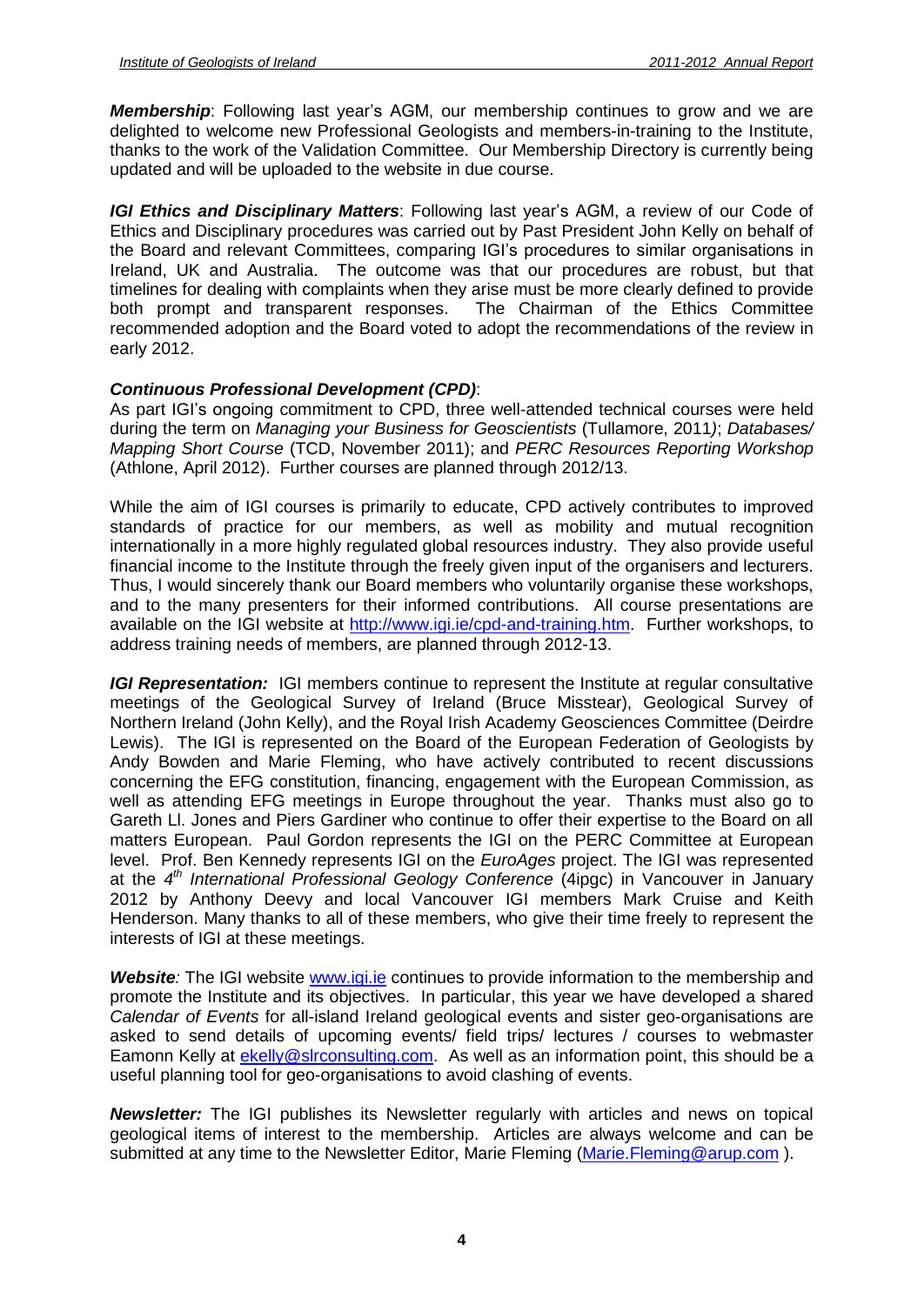**Outreach:** Deirdre Lewis and Marie Fleming volunteered to join the GSI/ GSNI's 'Geology' Stand at the BT Young Scientist Exhibition in January 2012 to meet and interact with senior cycle students. As President, I was also invited to meet Minister Pat Rabbitte T.D. at the Petroleum Infrastructure Programme (PIP) stand.

**Advocacy:** The IGI continues to advocate on behalf of its members. In 2012, Board members made written submissions to the Department of Education and Skills, Exploration Advocacy: The IGI continues to advocate on behalf of its members. In 2012, Board<br>members made written submissions to the Department of Education and Skills, Exploration<br>and Mining Division, An Bord Pleanála and the EPA, re rembers made written submissions to the Department of Education and Skills, Exploration<br>and Mining Division, An Bord Pleanála and the EPA, respectively, concerning professional<br>recognition of holders of the IGI title PGeo the purposes of technical work and reporting. The IGI also made written submissions to both the Minister and Minister of State respectively at the Department of Communications, Energy and Natural Resources concerning the retirements of senior staff at the GSIand the need for permanent replacements as a matter of urgency. A working group of the IGI prepared a formal response to the Department of Environment, Heritage & Local Government on the consultation paper concerning the establishment of a Public Water Utility, and at the time of writing, IGI is preparing a response to the EPA on the issue of contaminated lands and groundwater at licensed facilities. IGI is also represented on the recently formed, cross disciplinary Pyrite Working Group, while IGI members continue to engage with the media on scientific facts pertaining to the issue of 'hydraulic fracturing' (fracking). We will continue to make such submissions and representations as issues arise.

IGI Members were delighted when **Dr John Ashton**, Chief Geologist at Tara Mines and Tara Exploration, was awarded the Medal for Excellence for 2011 from the Institute of Material, IGI Members were delighted when **Dr John Ashton**, Chief Geologist at Tara Mines and Tara<br>Exploration, was awarded the *Medal for Excellence for 2011* from the Institute of Material,<br>Minerals and Mining (IMMM). The award is contribution, either during the year or cumulatively over a number of years, to the art, science Minerals and Mining (IMMM). The award is given to those who have given a "..conspicuous contribution, either during the year or cumulatively over a number of years, to the art, science and practice of the mining industry". this well-deserved recognition.

Our sincere sympathies to our colleagues in the Geological Survey of Northern Ireland on the loss of their esteemed colleague and friend, **Dr W. Ian <sup>ì</sup>Mitch<sup>î</sup> Mitchell,** in the past year. loss of their esteemed colleague and friend, Dr W. Ian "Mitch" Mitchell, in the past year.<br>Mitch's geological contributions will live on through his excellent mapping and print legacy. Our sympathies also to OMAC Laboratories staff on the loss of **John McHugh**, their colleague in HUMAC Laboratories in Mwanza, Tanzania during the year. John will be remembered fondly by friends and colleagues across the Irish geological diaspora. Finally our sympathies to all at White Young Green on the sudden loss of their esteemed colleague,<br>**Michael Cunningham**, who died tragically in early March 2012. Michael was the MD of<br>WYG's environmental team and is great loss to **Michael Cunningham**, who died tragically in early March 2012. Michael was the MD of

Many of the issues touched on above are reported in more detail below by the IGI Board members<sup>í</sup> interests and promoting geosciences in Ireland and abroad. members. We look forward to another successful and active year in supporting our

**EurGeol Dr Deirdre Lewis PGeo President**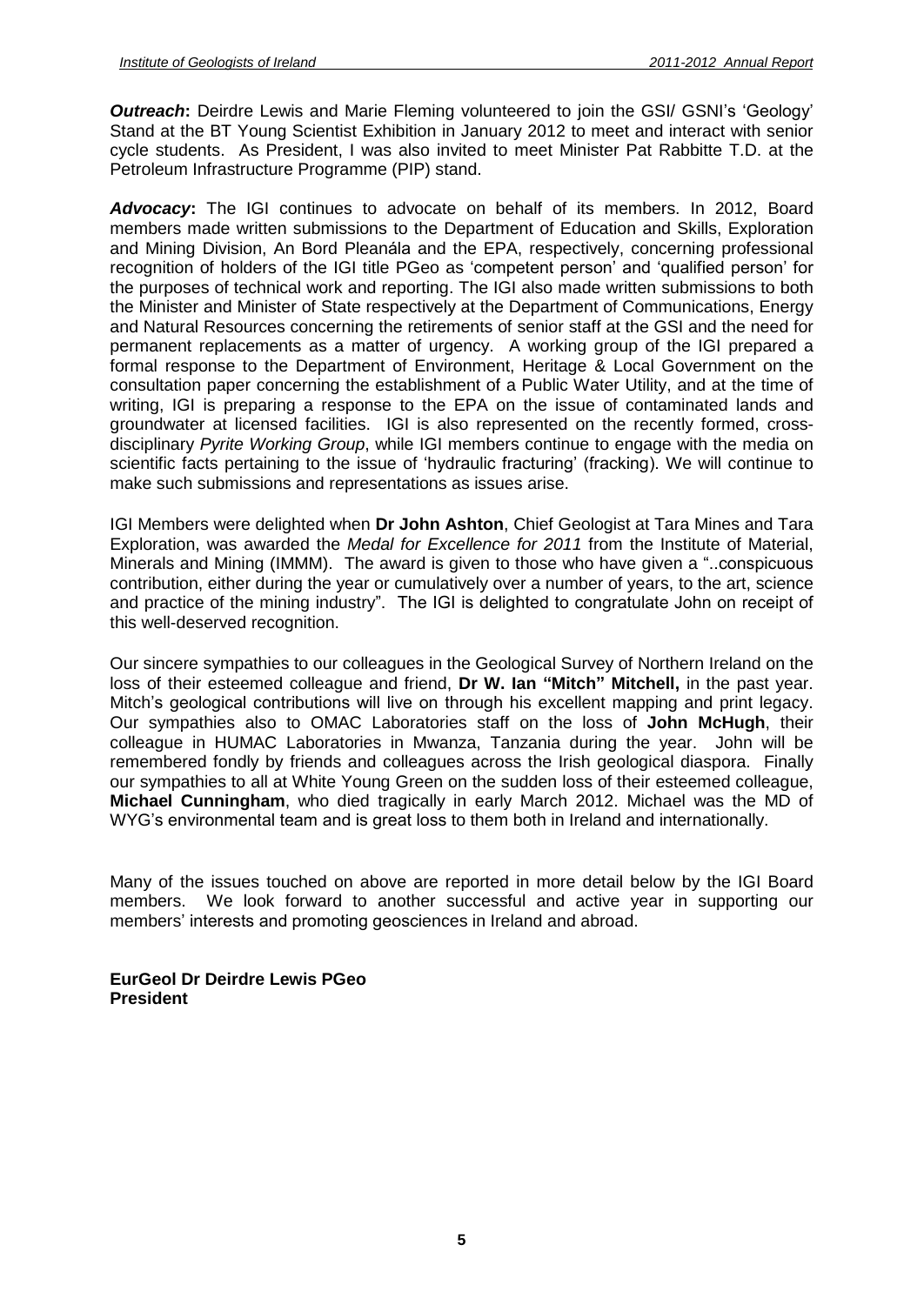# **<sup>2</sup> HON. SECRETARYí<sup>S</sup> REPORT**

#### **2011 Annual General Meeting**

The 2011 Annual General Meeting (AGM) of the IGI was held on Wednesday 1<sup>st</sup> June 2011 at 7pm in the GSI Lecture Theatre, Beggars Bush, Dublin 4. The meeting was chaired by the IGI President, EurGeol **Dr John Kelly** PGeo. Minutes of the meeting have been distributed separately.

At the AGM the following were elected to the Board of the IGI to serve during the year 2011/2012:

| Dr Deirdre Lewis     | President                 | Andy Bowden                 | <b>Board Member</b> |
|----------------------|---------------------------|-----------------------------|---------------------|
| <b>Gerry Stanley</b> | <b>Vice President</b>     | <b>Prof. Bruce Misstear</b> | <b>Board Member</b> |
| Dr Jonathan Derham   | <b>Honorary Secretary</b> | Riccardo Pasquali           | <b>Board Member</b> |
| <b>Barry Balding</b> | <b>Honorary Treasurer</b> | Paul Gordon                 | <b>Board Member</b> |
| <b>Marie Fleming</b> | <b>Board Member</b>       | Lloyd Twomey                | Board Member*       |

\* Lloyd subsequently resigned due to overseas posting.

#### **Board Meetings**

The IGI Board met ten times in 2011/12 between the 2011 AGM and 31<sup>st</sup> April 2012, on the following dates 1<sup>st</sup> June (AGM), 12<sup>th</sup> July, 13<sup>th</sup> September, 11<sup>th</sup> October, 8<sup>th</sup> November, 6<sup>th</sup> December, 17<sup>th</sup> January, 15<sup>th</sup> February, 13<sup>th</sup> March and 17<sup>th</sup> April. At the date of this report, one further meeting is scheduled to take place in May in advance of the 2012 AGM, comprising eleven meetings in all over the year.

The number of meetings (out of ten to date) attended by Directors and Board Members was as follows:

Deirdre Lewis (9), Gerry Stanley (10), Jonathan Derham (9), Barry Balding (2) (Barry working overseas for a good part of 2011), Marie Fleming (9), Andy Bowden (7), Ric Pasquali (9), Paul Gordon (5), and Bruce Misstear (7). Lloyd Twomey resigned his Board position to take up employment overseas.

#### **Membership**

As of the 1 April 2012, there are 160 Professional Members of the Institute, 22 Members-In- Training, 5 Retired Members and 2 Associate Members.

Sixteen new Professional Members were elected during the year. Three new Members-In- Training were elected during the year. No persons transferred to Retired status. One person transferred to temporary Associate Membership status. Two members resigned during the year.

Three members were delisted during 2011 for non-submission of CPD.

#### **Secretaries Appreciation**

The Board is supported in their work by a large number of members in various committee and interview Boards (refer section 4 of this report), and this is gratefully acknowledged. Members also represent IGI with distinction on national and EU committees (GSI and GSNI consultative committees; Geology in EIS working group; National working group on Pyrite in engineering fill; PERC; EFG; etc). Members also contribute to the giving of IGI training courses and workshops, and otherwise supporting the Board, this too is acknowledged.

All Board Members attend committee meetings in their own time and at their own expense. On behalf of IGI, I would like to gratefully acknowledge the support of SLR Consulting in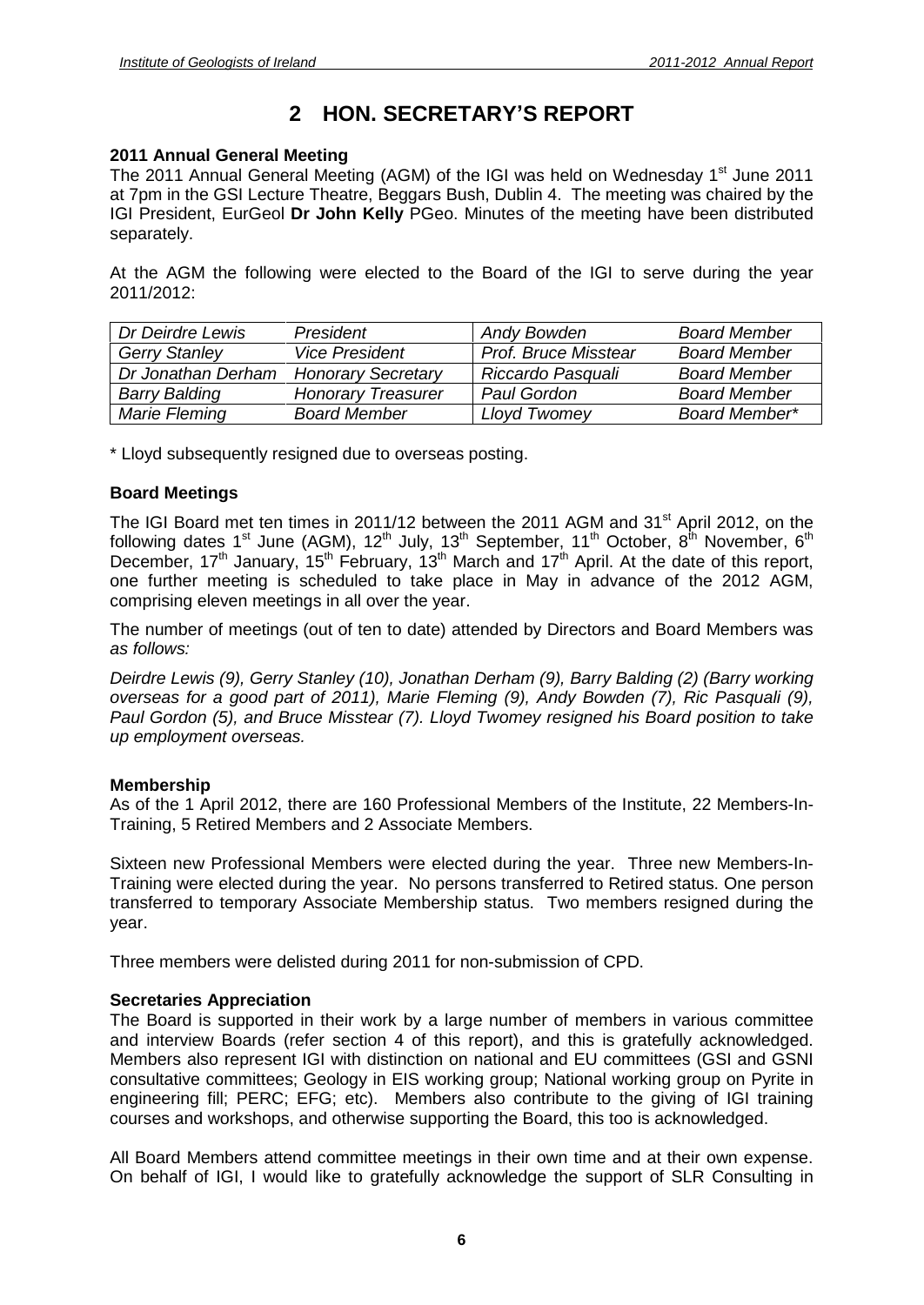providing the Board meeting venue, and to Golder Associates, Naas, for similar on occasion. The support of UCD Geology Department in hosting the IGI offices is also acknowledged.

My role as Honorary Secretary is greatly assisted through the efforts of the IGI office staff Susan Pyne & Ethel Stringer, for which I am grateful.

In 2011 the Board voted to recognise the contribution of the Presidents of IGI (past and present) through the striking of a silver membership pin. This small token is a modest though sincere reflection of our appreciation for their efforts.

The major issues coming before the Board in 2011/ 2012 are presented in the Presidents report herein, however as Honorary Secretary, and in relation to the business of the Board, there is one matter that merits mention here. The committee and the IGI office spend an inordinate amount of time dealing with matters associated with Members who do not submit their annual subscriptions and/or their CPD records. These are matters that Members must address in timely fashion not only as a professional necessity, but also as a courtesy to your colleagues who volunteer to administer the Institute. Three colleagues had their membership cancelled in 2011 for non-submission of CPD records. You will be assured that repeated efforts were made to encourage those individuals to submit the necessary documentation before the Board moved to this position of finality. Whilst we regret this course of action, it is necessary in order to uphold the standards of the Institute and the good standing of its Members. I would urge any Members who have yet to submit their 2011 CPD record (overdue since 1st quarter 2012) to do so without further delay

#### **EurGeol Dr Jonathan Derham PGeo Hon. Secretary**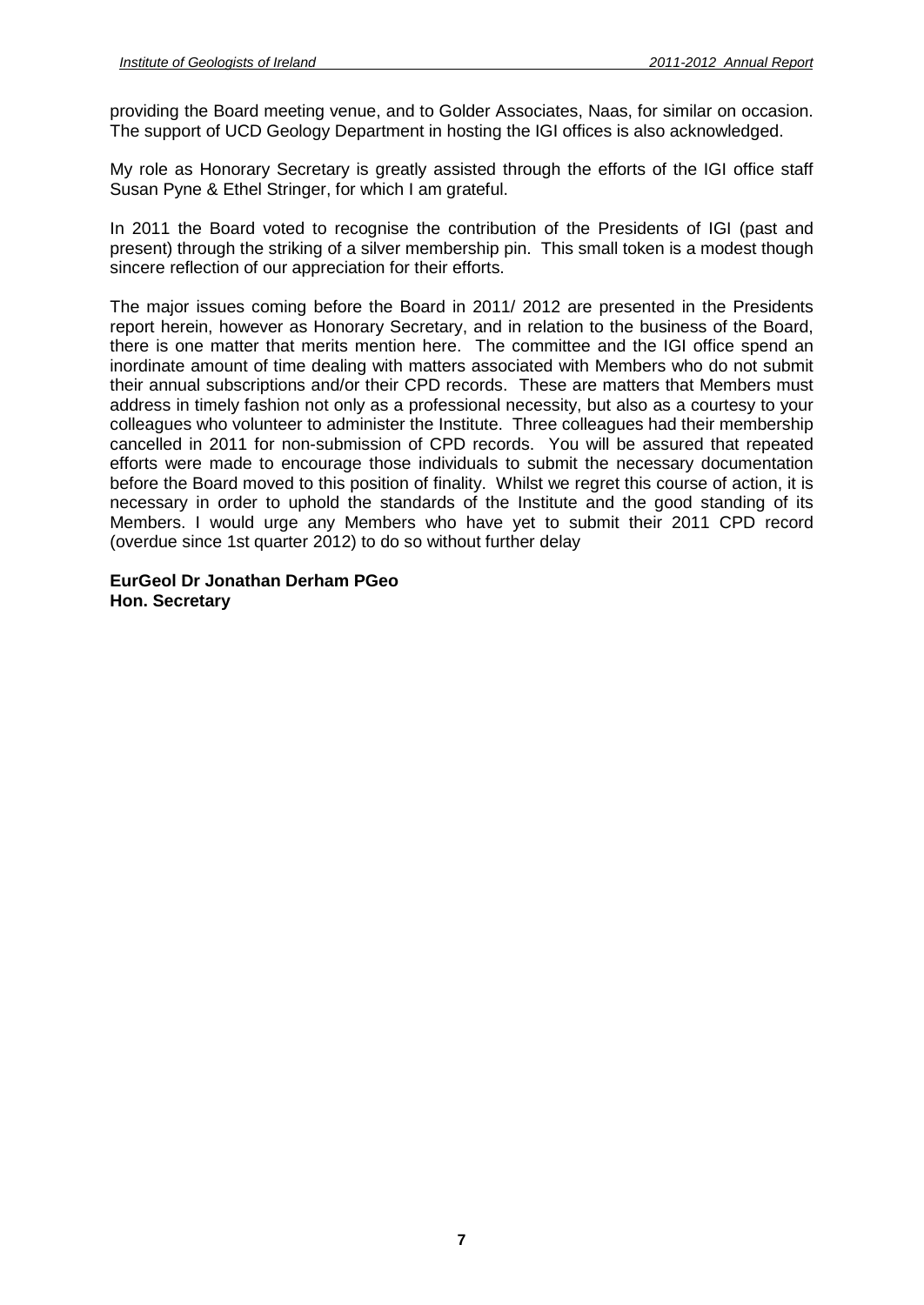# **<sup>3</sup> HON. TREASURERí<sup>S</sup> REPORT**

A copy of the 2011 Financial Statement for the IGI as prepared by Kieran Ryan & Co.,<br>Chartered Accountants and Registered Auditors, is attached to the Annual Report. This is<br>the second year Kieran Ryan & Co. has audited th Chartered Accountants and Registered Auditors, is attached to the Annual Report. This is financial statement. I am glad to report that this firm have been very helpful and supportive throughout the past year. The financial statement reflects the Institute's financial position in the year 2011 to the 31<sup>st</sup> of

December.

The Institute realised a surplus of  $€4,574$  between its income and expenditure in 2011. This – Jesennest.<br>The Institute realised a surplus of €4,574 between its income and expenditure in 2011. This<br>figure excludes income receivable from interest on investments of €717, which when The Institute realised a surplus of €4,574 between its income and expenditure in 2011. This<br>figure excludes income receivable from interest on investments of €717, which when<br>included increases the retained surplus for 20 figure excludes income red<br>included increases the retain<br>surplus of €890 in 2010. included increases the retained surplus for 2010 to  $\epsilon$ 5,291. This compares to a retained surplus of  $\epsilon$ 890 in 2010.<br>Total income for 2011 including bank interest is  $\epsilon$ 31,756 versus  $\epsilon$ 26,465 expenditure for the

year.

The forecast deficit of  $\epsilon$ 890 for 2010 was not realised due largely to an increase in Professional Membership applications and less expenditure during the year than was forecast, particularly on course conference expenses.

Income and expenditure for 2012 is conservatively predicted to have a small surplus primarily based on retaining the current number of Professional Members (at 161) and Income and expenditure for 2012 is conservatively predicted to have a small primarily based on retaining the current number of Professional Members (at 10<br>running 3 courses or seminars providing an operating surplus of €1

running 3 courses or seminars providing an operating surplus of  $\epsilon$ 1,670 forecast.<br>The budget aims to meet the Institute's day to day running costs from membership subscriptions and application fees. The budget for the calendar year 2012 was approved at a Board meeting held on the 17<sup>th</sup> of April 2012.

#### **EurGeol Barry Balding PGeo Hon. Treasurer**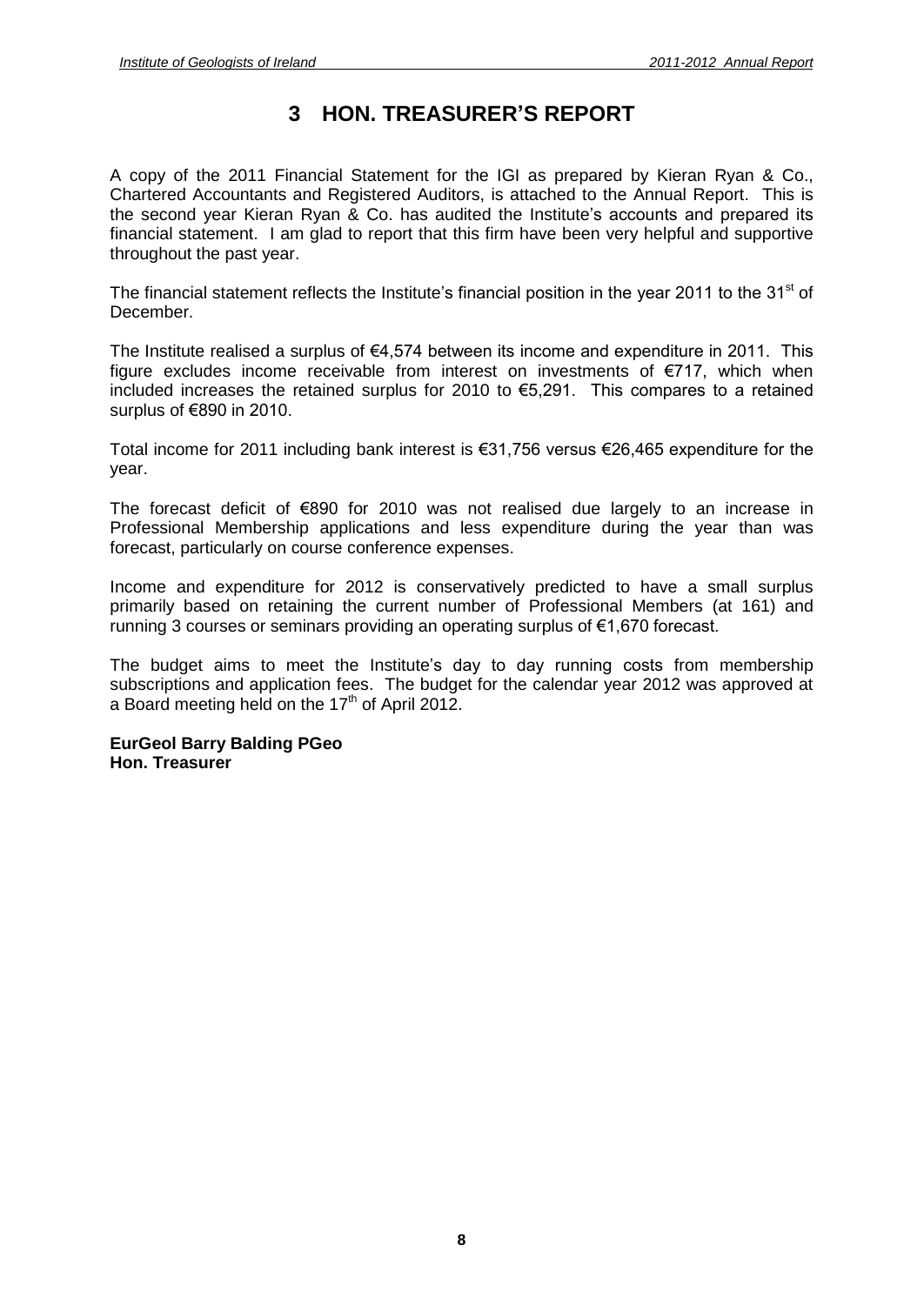# **4 COMMITTEE AND DELEGATE REPORTS**

#### **4.1 VALIDATION COMMITTEE**

The Validation Committee held two validation interview sessions since the last Annual General Meeting in June 2011.

On the 18<sup>th</sup> October 2011 a panel comprising Morgan Burke, Sean Finlay and John Pyne interviewed three candidates:

- i) Stephen Tenant
- ii) Catherine Maguire
- iii) Thomas Moore

The three candidates met the required educational and technical criteria and were recommended by the interviewing panel for acceptance as Professional Geologists.

recemmented by the them reming patter or deceptative as increasional elevagions.<br>On the 19<sup>th</sup> October 2011, a panel comprising Morgan Burke, David Blaney and Roísín Goodman interviewed four candidates:

- i) Gwyneth Murtagh
- ii) Katherine Ault
- iii) Hilary Clarke
- iv) Grainne Byrne

The four candidates met the required educational and technical criteria and were recommended by the interviewing panel for acceptance as Professional Geologists.

The Validation Committee has also recommended the re-admission of resigned member Richard German as a Professional Geologist. Richard had previously met the required education and technical criteria for acceptance as a Professional Geologist and had continued to work on a fulltime basis in geosciences since the time of his resignation.

The mix and competence of candidates interviewed and assessed in the past year has demonstrated the varied disciplines reflected in the IGI, extending from mineral geology, to hydrogeology, to engineering geology.

The elected candidates are a welcome addition to the collective experience of IGI members.

**EurGeol Morgan Burke PGeo (Chairman)**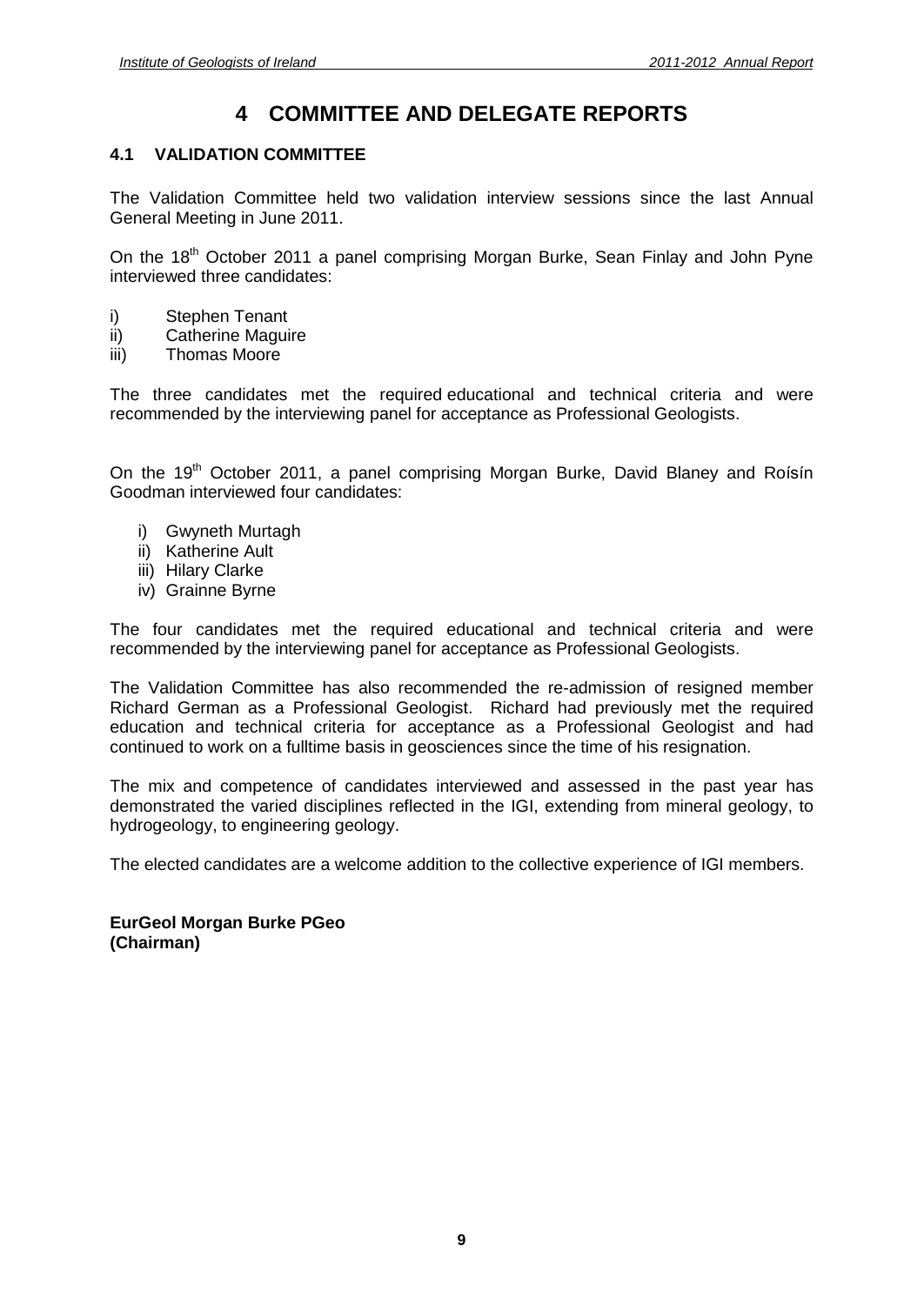#### **4.2 CONTINUING PROFESSIONAL DEVELOPMENT (CPD)**

The IGI is committed to the promotion of the professional practice of geology, and as part of its drive to improve professional practice standards, the IGI has adopted codes and guidelines to assist the membership, statutory authorities and the general public. The Continuing Professional Development programme of the Institute of Geologists is compulsory for all Members on an annual basis.

The IGI is affiliated to the European Federation of Geologists and has mutual recognition agreements with similar professional bodies internationally. The CPD requirement plays a significant part in the IGI's professional standing internationally through these mutual recognition agreements, thus permitting our members to report professionally in other jurisdictions.

**The CPD Programme of the Institute of Geologists of Ireland is compulsory for all Professional Members and Members-in-Training (MITs) on an annual basis.** Each The CPD Programme of the Institute of Geologists of Ireland is <u>compulsory</u> for all<br>Professional Members and Members-in-Training (MITs) on an annual basis. Each<br>year's completed CPD spreadsheet should be submitted before t following year. Guidelines and spreadsheets are accessible on the website [www.igi.ie.](http://www.igi.ie) The aim of the CPD Personal Plan is that what we learn and gain in additional training should be structured.

CPD 'Formal Training Courses' include all lectures and courses run by the Sponsoring Bodies<sup>1,</sup> and courses and lectures organised by other bodies that have been designated by the IGI Board or the EFG as qualifying for formal CPD status. It also includes courses for which you have received a certificate of completion or a formal qualification.<br>CPD 'Informal Activity': includes technical and scientific reading, library research and

web research, and attending lectures, conferences, seminars, trade shows and field trips, which have not been organised by any of the sponsoring bodies and which do not require any direct input from you.

As the Board member responsible for CPD, I wrote an article in the IGI's 2010 Annual Report reflecting some concerns which members and the CPD auditing panel had raised. As you may be aware, each year 25% of the CPD returns are selected at random and audited. A recurring comment of the auditors is that Formal Training and Informal Activity undertaken seem to have little relevance to the personal goals and aims of the member.

The Board would like to reiterate the requirement for both professional members and MITs to<br>make their annual CPD returns in a timely fashion to ensure that the professionalism of the<br>organisation and the IGI's interna make their annual CPD returns in a timely fashion to ensure that the professionalism of the maintained. Where a member has difficulties in fulfilling CPD requirements for e.g. reasons of illness, family or study leave, they are urged to contact the office [\(info@igi.ie](mailto:info@igi.ie)) and the Board will consider issues on a case-by-case basis.

I would urge any Members who have yet to submit their 2011 CPD record (overdue since 1st quarter 2012) to do so without further delay. It is a matter of considerable frustration to the I would urge any Members who have yet to submit their 2011 CPD record (overdue since 1st<br>quarter 2012) to do so without further delay. It is a matter of considerable frustration to the<br>IGI office and the Board that we have standing.

#### **EurGeol Andy Bowden PGeo**

The International Association of Hydrogeologists - Irish Branch (IAH) Irish Association for Economic Geology (IAEG) Irish Mining and Quarrying Society (IMQS) Geotechnical Association of Ireland (GAI)

<sup>1</sup> The Sponsoring Bodies are: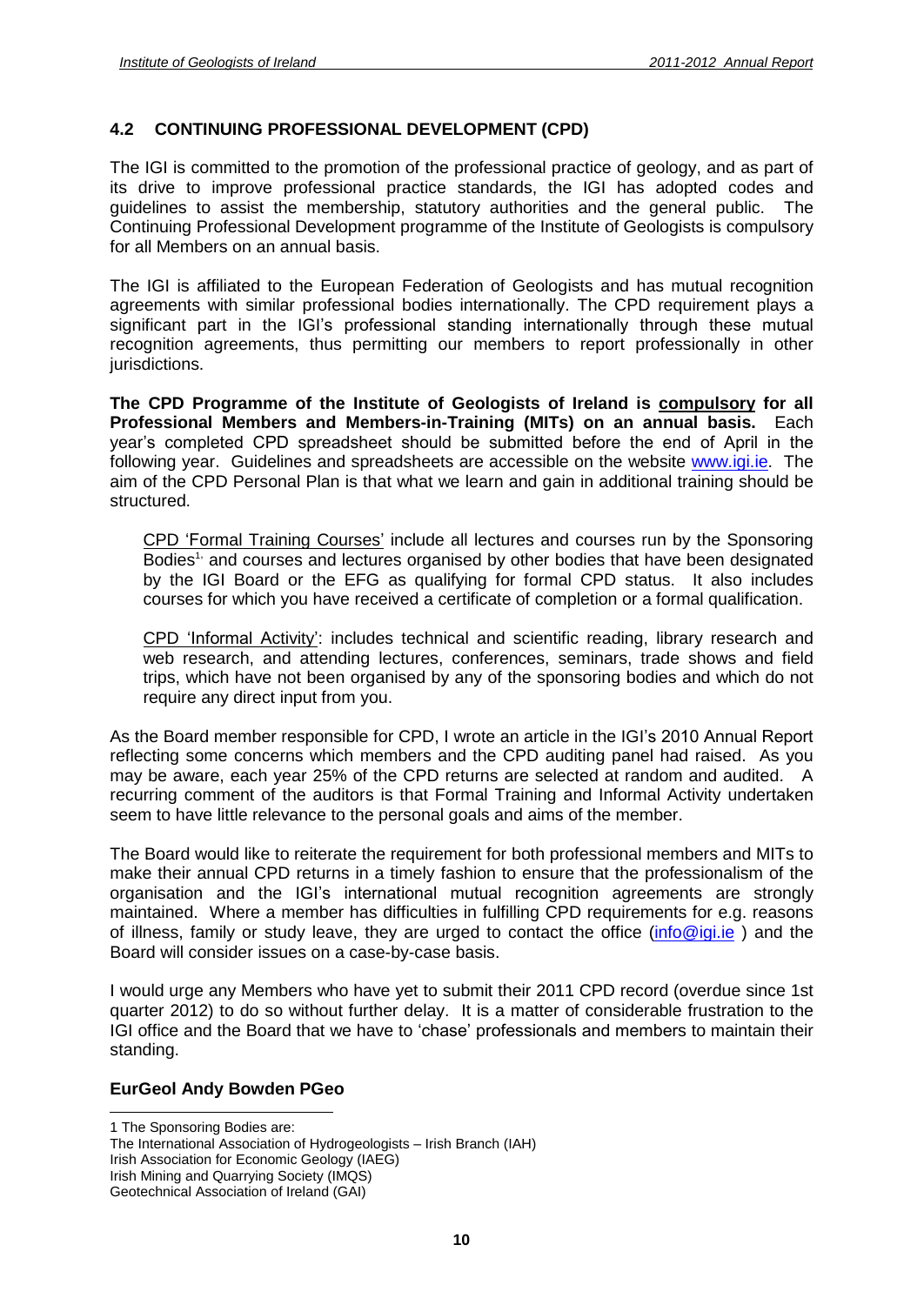#### **4.3 CPD COURSE REPORTS**

In January 2011, the IGI held a successful workshop in Tullamore focused on Managing your Business for geoscientists. With practical presentations by a number of geo-business experts, attendees were exposed to business planning, management, risks and key legal and accounting aspects of setting up a geological business. Additionally, Enterprise Ireland provided valuable advice on business supports for SMEs. Reflecting the economic climate, this course was wellattended with sole traders finding it particularly useful. Thanks to Gerry Stanley who planned and organised this event.

A successful short course on Online Geosciences Databases and Mapping was held in November 2011 in Trinity College Dublin, focused on improved usage of the excellent, publicly available geoscience databases in Ireland, with contributions from Ray Scanlon, Geological Survey of Ireland (GSI); Wayne Cox of the Exploration & Mining Division (EMD) of the Department of Communications, Energy & Natural Resources; and Aisling McEwan of the Environmental Protection Agency (EPA). Current and proposed mapping, visualisation and data download options in relation to a wide range of geosciences applications were reviewed during the course, which was attended by over 30 delegates. Feedback was very positive. The course was organised by Bruce Misstear and Ric Pasquali and thanks to all our contributors for their time and effort.

In April 2012, a Resources Reporting Workshop focused on the updated Pan-European Reporting of Reserves and Resources Reporting Committee (PERC Standard) was held in Athlone. Excellent papers were presented by John Clifford, John Kelly (SLR Consulting) and John Barry (Rathdowney Resources) on all aspects of reporting, particularly on the reporting Excellent papers were presented by John Clifford, John Kelly (SLR Consulting) and<br>John Barry (Rathdowney Resources) on all aspects of reporting, particularly on the<br>requirements of the 'Competent Person' for expe metalliferous and aggregate minerals. Paul Gordon devised challenging group exercises which ensured that we all fully understood the demanding requirements of the various exchanges. Thanks to Paul for organising the course and to all the presenters for their contributions.

Susan Pyne is also thanked for her administrative support to each of these events.

A subsequent 2012 workshop is planned to focus on Risk Assessment methodologies.

All course presentations are available on the IGI website at [http://www.igi.ie/cpd-and](http://www.igi.ie/cpd-and-)training.htm. Further workshops, to address training needs of members, are planned through 2012-13. The details of these workshops will be circulated in due course.

#### **Bruce Misstear PGeo EurGeol Deirdre Lewis PGeo**

#### **4.4 ETHICS COMMITTEE REPORT 2011-12**

No formal complaints were received by the Ethics Committee during the 2011-2012 period.

Further to <sup>a</sup> proposal at last yearís AGM to review our Code of Ethics and Disciplinary procedures, Past President Dr. John Kelly completed a review during the year on behalf of the Board and relevant committees, comparing IGIís procedures to similar organisations in Ireland, UK and Australia, including Geol. Soc. London, Engineers Ireland and AusIMM.

The outcome of the comprehensive review was that our procedures are comparable to other organisations and are comparably robust, but that timelines for dealing with complaints when they arise must be more clearly defined to provide both prompt and transparent responses.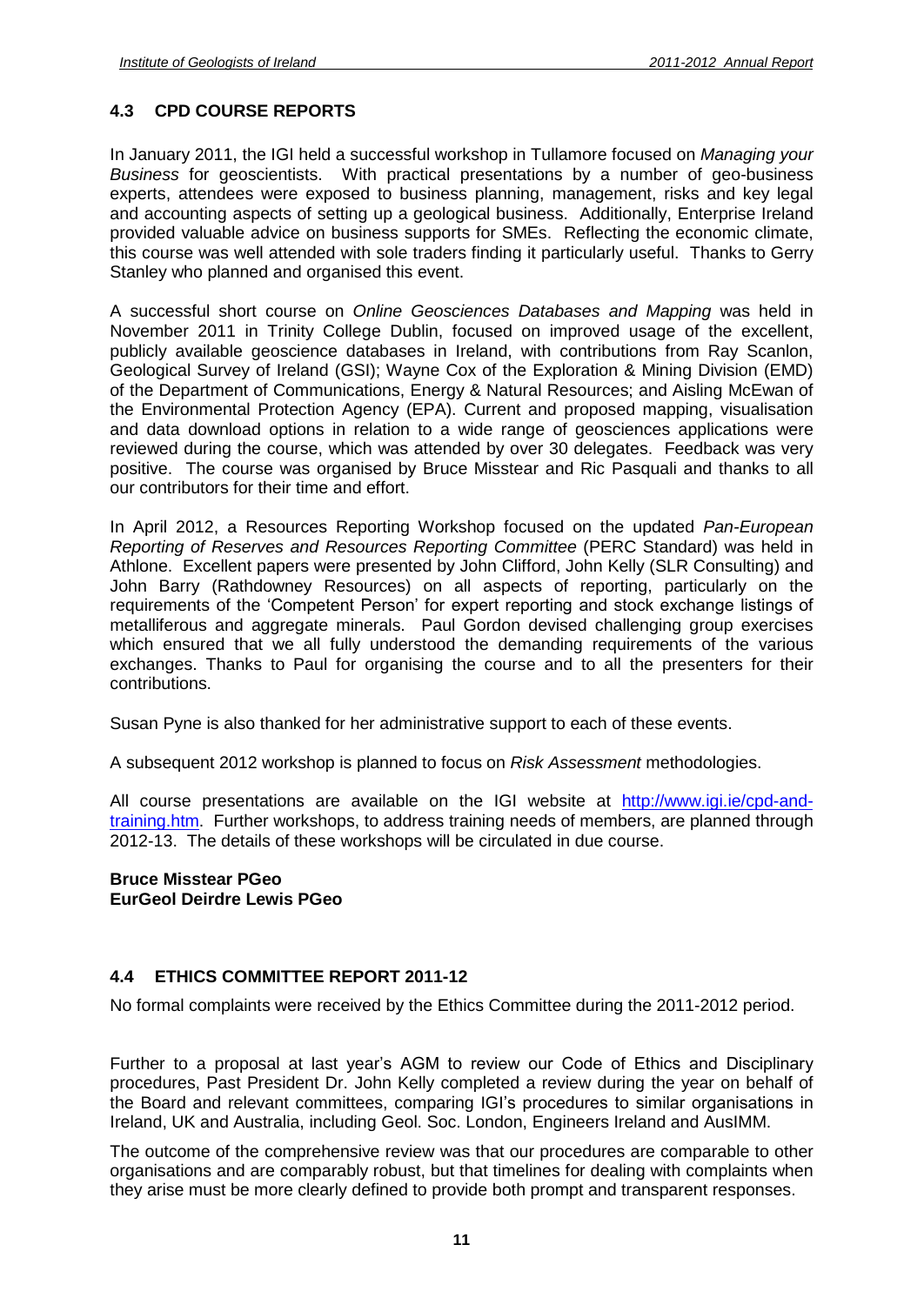The Chairman of the Ethics Committee, Prof. Ben Kennedy, recommended that the recommendations of the review be accepted. The Chairman furthermore recommended that a complainant should submit a formal statement of the complaint to the Ethics Committee within one month of notification of the complaint to the IGI Board.

The Board of the IGI voted to adopt the recommendations of the Review of the Ethics and Disciplinary Procedures in 2012. A copy of the Review by John Kelly is available on the website [www.igi.ie.](http://www.igi.ie)

#### **EurGeol Professor Ben Kennedy PGeo**

#### **4.5 COMMUNICATIONS COMMITTEE**

The IGI communicates with its membership throughout the year via the IGIís website [www.igi.ie,](http://www.igi.ie) direct emails from the IGI office and the IGI Newsletter (e-zine).

As well as up-to-date information on news, employment opportunities, upcoming events and training courses the IGI website also contains copies of all of the IGI's publications.<br>As well as up-to-date information on news, employment opportunities, upcoming events<br>and training courses the IGI website also con These include a membership directory, IGI codes and guidelines, published papers, past conference presentations and other documents, all available for free download.

Members are encouraged to send any activities or positions that they wish to advertise on the website to [admin@igi.ie.](mailto:admin@igi.ie) Geological photographs are also welcome as the IGI continues to compile an image library of Irish geological photographs for non-commercial downloading.

A major advance this year was the development of a more advanced 'Calendar of Events' online to attempt to create an all-island geoscience calendar to permit more efficient planning and promotion of events, and prevention of clashing field trips/ lectures by different organisations. Full marks must go to Eamonn Kelly for keeping this up-to-date, given the volume of activity across all the geoscience bodies active in Ireland (see also note in Section 4.14).

This year also saw the addition of 'PayPal' facilities on the IGI website to ease payments of subscriptions, application fees, course fees etc. electronically via the website. This has considerably reduced administration time at the office.

Three newsletters were published in 2011-12, at approximately quarterly intervals. The 2012 Summer newsletter will be published shortly. We invite all members to forward items of news or general interest for inclusion in the newsletter to [marie.fleming@arups.com](mailto:marie.fleming@arups.com)

As reported in the Spring 2012 newsletter, the Institute has come to an arrangement with the Geological Society of London whereby IGI members can now subscribe to the Journal of the Geological Society and/or the Quarterly Journal of Engineering Geology and Hydrogeology. Further information about these long-standing and well-regarded journals can be found at: <http://jgs.lyellcollection.org> <http://qjegh.lyellcollection.org>

**EurGeol Marie Fleming PGeo Bruce Misstear PGeo**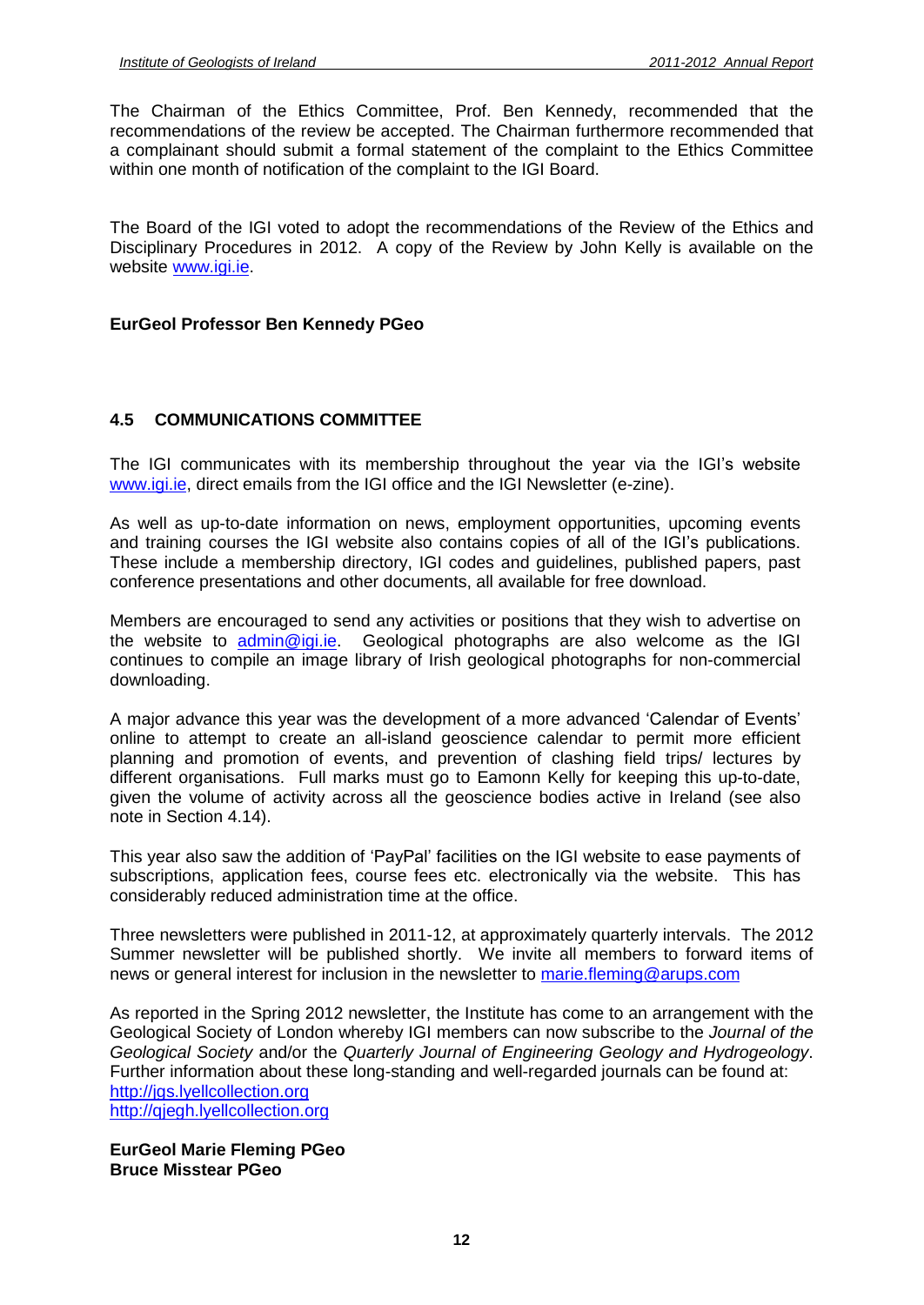#### **4.6 PUBLIC OUTREACH**

**BT Young Scientists Exhibition:** The Geoscience multi-partner stand at the BT Exhibition in January 2012 was excellent and gets stronger each year. The IGI was represented by Marie Fleming and Deirdre Lewis, who spent an enjoyable few hours answering queries, facilitating the mineral quiz, and chatting to students on matters geological.

IGI President, Deirdre Lewis, was also formally invited to attend the Petroleum Infrastructure Programme (PIP) Stand, to meet Mr. Pat Rabbitte T.D. Minister for Communications, Energy and Natural Resources and Mr. Noel Murphy, PIP Programme Manager and other officials from the Department of the Marine.

Full marks must go to our geological colleagues at GSI and GSNI for their organisation and commitment to this essential promotion of Geoscience.

#### **4 th International Professional Geology Conference (4ipgc): Vancouver 2012**

The IGI was represented at the  $4<sup>th</sup>$  International Professional Geology Conference (www.4ipgc.org ) in Vancouver in January 2012 by Anthony Deevy and local Vancouver IGI members Mark Cruise and Keith Henderson. The aim of the conference is to strengthen links among professional geological associations around the world.

Many thanks to our members who attended the Vancouver meeting on behalf of the Board.

#### **EurGeol Deirdre Lewis PGeo**

#### **4.7 UPDATING OF IGI GUIDELINES <sup>ë</sup>GEOLOGY IN EIS<sup>í</sup>**

The IGI's Guidelines for Geological Contributions to Environmental Impact Statements (EIS), published in 2002, is currently under review to reflect significant changes in environmental legislation, reflecting developments in public perception, risk assessment and understanding both in Ireland and across EU member states. Since the original guidelines were developed, there have been enormous changes in EIA and general demands of environmental management for natural resources through EU Directives and corresponding national legislation.

A Working Group of volunteer members was recently formed under the Chairmanship of Andy Bowden, comprising 9 members (Sophie Preteseille, Emer Blackwell, Catherine Buckley, Kevin Cullen, Eugene Daly, Aldona Binchy, Suzanne Tynan, Mike Boland, Eamonn Grennan), who work across the environmental geoscience disciplines. The strength and depth of experience among this group is outstanding and the Board looks forward to delivering the revised guidelines before end of calendar year 2012.

The consensus is that the Guidelines require a new approach, one that would both act as a guide to our members as to what is required in the geological part of an EIS, but also to act a guide for planners as to what they would need. A risk-based matrix approach will be taken for the Guidelines where project type will be contrasted with geological risk. This approach is similar to that taken by other agencies, such as NRA, for equivalent guidelines.

We hope to have Draft Guidelines in place by Autumn 2012 for consultation and final Guidelines in place by end of year.

#### **EurGeol Andy Bowden PGeo**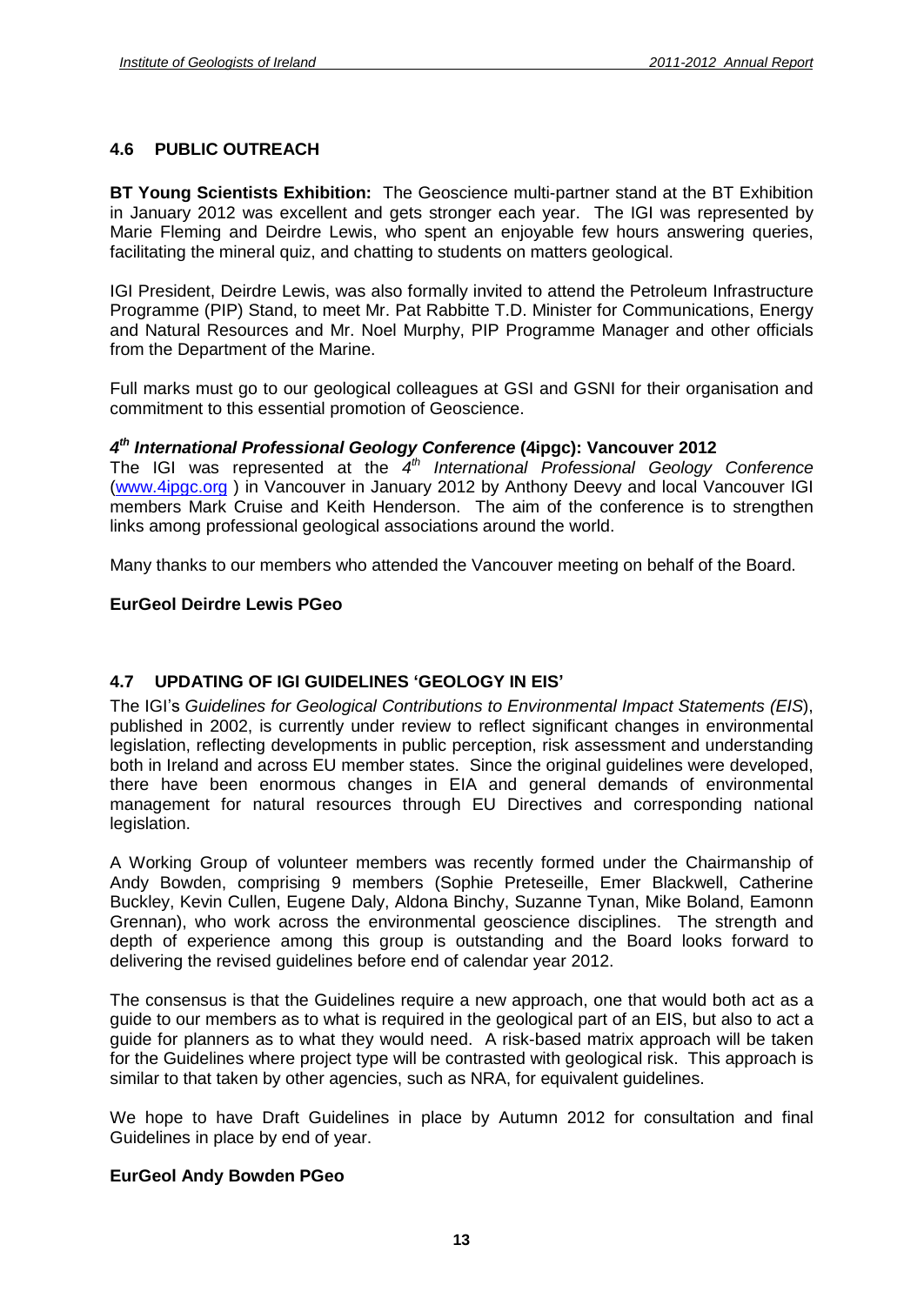#### **4.8 GUIDELINES FOR DRILLING OF SHALLOW GEOTHERMAL BOREHOLES**

The Geological Survey of Ireland has initiated a national programme on shallow geothermal energy resources in Ireland. IGI members have been engaged by the GSI to work with the Groundwater Section of the GSI to produce:

1) Best practice guidance for installation of shallow geothermal systems in Ireland;

2) An installations database that will contain system information about geothermal installations and any new geothermal data;

3) A set of national shallow geothermal energy resources maps.

The objective of the project is to address the limited national, geological information relating to geothermal energy, the lack of regulation and legislation for the installation of shallow systems through the introduction of best practice guidelines for the installation and operation of ground source heat pump systems. The guideline documentation is aimed at installers and professionals as well as potential end users.

The project deliverables are being achieved in consultation and collaboration with government departments/agencies (e.g. SEAI, DCENR, EMD, EPA), local authorities and geothermal and other professional organisations including the IGI, the Geothermal Association of Ireland, Heat Pump Association of Ireland. Additional information and input is being provided by academic institutes, professional service providers and consultants (e.g. drilling, hydrogeologists, architects).

The IGI is being consulted as part of the best practice guideline development process and hopes to endorse the final documents to be published by the IGI.

#### **EurGeol Ric Pasquali PGeo**

#### **4.9 EUROPEAN FEDERATION OF GEOLOGISTS**

The European Federation of Geologists (EFG) is a non-governmental organisation that was established in 1981 and includes today 21 national association members.

During 2011-12, the EFG continued to promote the professional mobility and status of geologists in 21 member countries across 'Europe' through the expanding use and recognition of the **EurGeol** title; involvement in two EU-funded projects; making representations to the EU Commission; and, liaising with other international geological bodies. National and international awareness of the profession is maintained through its publication of the *European Geologist Magazine* and the EFG newsletter, close liaison with the EU parliament and via its own web site at [www.eurogeologists.eu](http://www.eurogeologists.eu) .

The Federation is run by a Council consisting of delegates from all member national associations such as the IGI, from which a 5-member Board is elected. Each member country has one vote at Council Meetings. The IGI delegates for 2011 were Andy Bowden, Gerry Stanley and Marie Fleming (who replaced Gerry Stanley for the December meeting).

The Council meets once a year in one of the member countries, usually in June. There is also a working Council Meeting in Brussels in November or December. The executive authority of the Council is enacted by the Board, which is appointed for a two year term and comprises a President, Vice-President, General Secretary, Treasurer and EU Delegate. The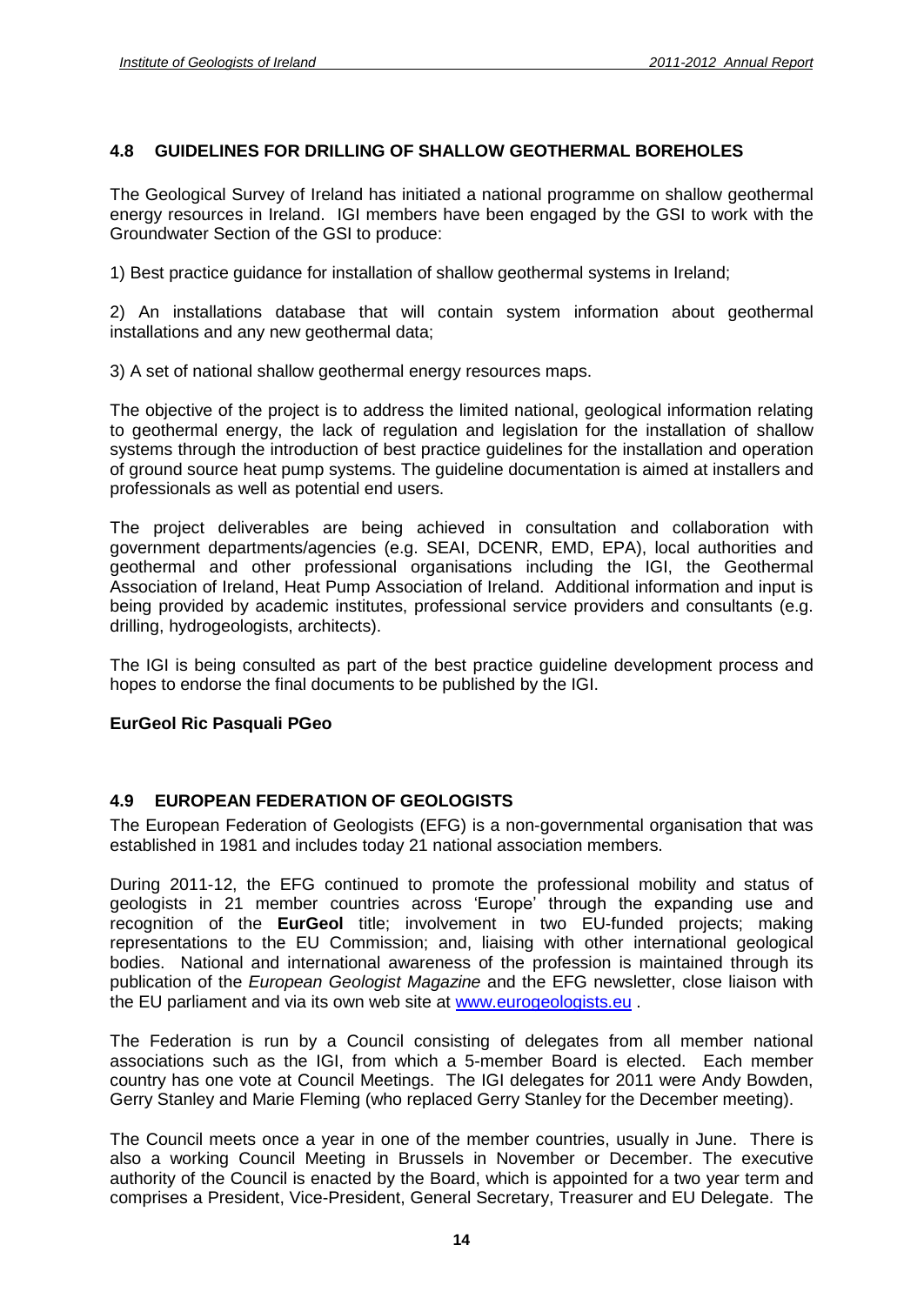Board meets four to six times per year, mostly in Brussels, with the day to day business of EFG maintained within the Board by email.

The Office of the EFG is based in Brussels, where the Office Director is based. The EFG Office Director is the staff member responsible to the EFG Board for the day-to-day management and operation of the EFG Office.

There were two meetings of Council in 2011-12 as follows:

#### **1. May 2011 Summer Council Meeting**

Andy Bowden attended the formal summer meeting which was held in Budapest on 21st May 2011.

#### **2. November 2011 Winter Council Meeting**

Marie Fleming and Andy Bowden attended the regular winter meeting held in the Belgian Geological Society in Brussels on the 26/27th November. 22 No. Council members from 13 No. countries attended, together with 3 EFG officials. This was a formal meeting authorised to make decisions binding on the Federation as a motion was submitted by the UK National Association to amend Regulation N2.

Others members of IGI are active on EFG Expert Panels as needs arise. Nick O'Neill and Deirdre Lewis continue to be active with the EFG CCS Expert Panel which will be reporting in the next issue of *European Geologist*. Prof. Ben Kennedy continues to represents IGI on the EuroAges project.

#### **EurGeol Marie Fleming PGeo EurGeol Andy Bowden PGeo**

#### **4.10 GSI CONSULTATIVE COMMITTEE**

The GSICC normally meets on a six-monthly basis. The GSICC last met on 20<sup>th</sup> October 2011 and the next meeting is due in the second quarter of 2012.

Presentations were made by senior members of the GSI on current activities including the INFOMAR project, the Tellus Border project, groundwater vulnerability mapping, Geoparks, carbon capture and storage potential, and current Griffith-funded research.

Members of the committee were asked to complete <sup>a</sup> questionnaire in relation to the GSIís activities, and the results will be presented at the next meeting.

One of the key topics for discussion at the October 2011 meeting was the impending retirement of several senior staff members of the GSI. In response to this, the IGI wrote to Minister Pat Rabbitte, T.D. in the Department of Communications, Energy and Natural Resources, stressing the importance of the GS Minister Pat Rabbitte, T.D. in the Department of Communications, Energy and Natural natural resources and economy, and urging the Minister to strengthen the GSI through the Resources, stressing the importance of the GSI to the sustainable management of Ireland's natural resources and economy, and urging the Minister to strengthen the GSI through the filling of key posts. A further letter was Department of Natural Resources, urging him to address the loss of key GSI management staff to early retirements in early 2012 and the need to appoint a permanent Director of GSI.

#### **Prof. Bruce Misstear PGeo**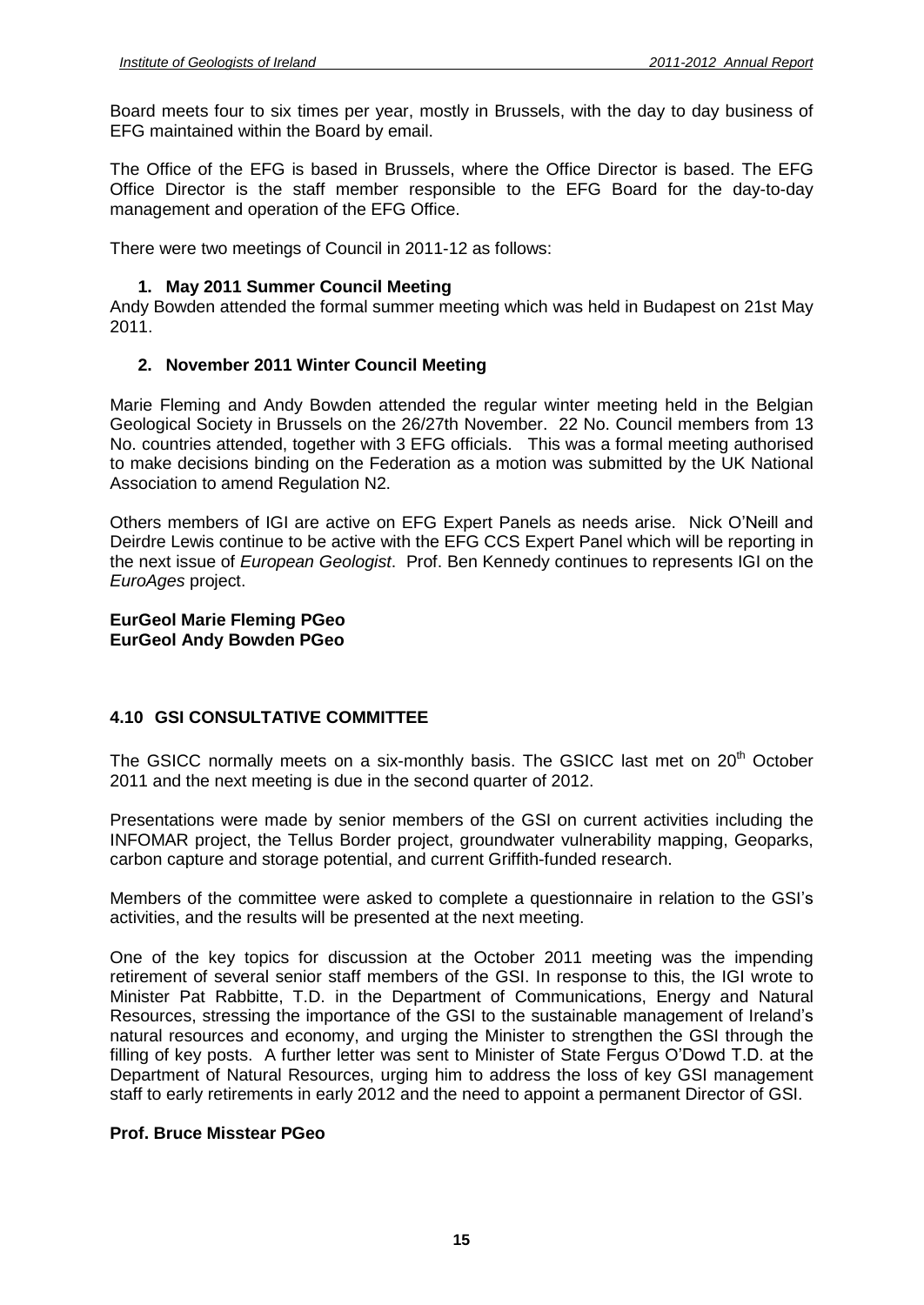#### **4.11 GSNI CONSULTATIVE COMMITTEE**

A meeting of the GSNI Consultative Committee was held in Colby House, Belfast on the 11<sup>th</sup> of January 2012. Unfortunately the IGI representative was unavailable, as was our proposed replacement. Minutes of the meeting have been forwarded to IGI by GSNI.

The draft GSNI Report for 2008-2011 was circulated to the committee members and GSNI sought comments from the committee as an audit procedure. Members were encouraged to The draft GSNI Report for 2008-2011 was circulated to the committee members and GSNI<br>sought comments from the committee as an audit procedure. Members were encouraged to<br>respond. The GSNI programme for the forthcoming peri with a SWOT review of core GSNI strengths, opportunities and identified weaknesses in respond. The GSNI programme for the forthcoming period 2011–2014 was outlined, together with a SWOT review of core GSNI strengths, opportunities and identified weaknesses in GSNI. The passing of Dr W. Ian "Mitch" Mitchell Garth Earls was noted.

Individual aspects of the forthcoming programme were then outlined, including natural resources, geology, environment and heritage, TELLUS Border and Communications. Discussion focussed on environmental issues in relation to minerals and hydrocarbon exploration and possible development, linkups of geological data with external bodies, enhanced data delivery and the role of GSNI with water management, planning and as an advisory service.

Progress of Tellus Border and research progress and opportunities were detailed and GSNIís outreach activities with stakeholders, schools, the public and the media and GSNI work in other scientific fora were detailed.

The next GSNI Consultative meeting will be held in October or November 2012.

#### **EurGeol Dr John Kelly PGeo**

#### **4.12 JOINT MEETING OF THE GSI & GSNI CONSULTATIVE COMMITTEES**

A joint meeting of both Committees is planned for end of Quarter 2, 2012, an important event in the geoscience calendar in promoting north-south policy and prioritisation of joint initiatives.

#### **Prof. Bruce Misstear PGeo**

#### **4.13 RIA GEOSCIENCES COMMITTEE**

The Royal Irish Academy Geosciences Committee (RIAGC) advises the RIA on policy and research issues pertaining to minerals, water, marine, energy and also geo-related climate issues, such as carbon capture and storage, across the island of Ireland. The Committee meets on a six-monthly basis and comprises representatives of the academic, public and private geoscience sectors, including both Geological Surveys, EPA, Meteorological Office, Dublin Institute of Advanced Studies and each of the Universities.

Deirdre Lewis represents the IGI on the Committee. For more information see:

[http://www.ria.ie/our-work/committees/committees-for-science/geosciences.aspx.](http://www.ria.ie/our-work/committees/committees-for-science/geosciences.aspx)

During the 2011-12 period, the Chairperson of the RIAGC, Professor John Gamble of UCC, retired and has been replaced by Professor Pat Shannon of UCD. The RIAGC has engaged with Tellus Border, the annual Irish Geological Research Meeting (IRGM), the Irish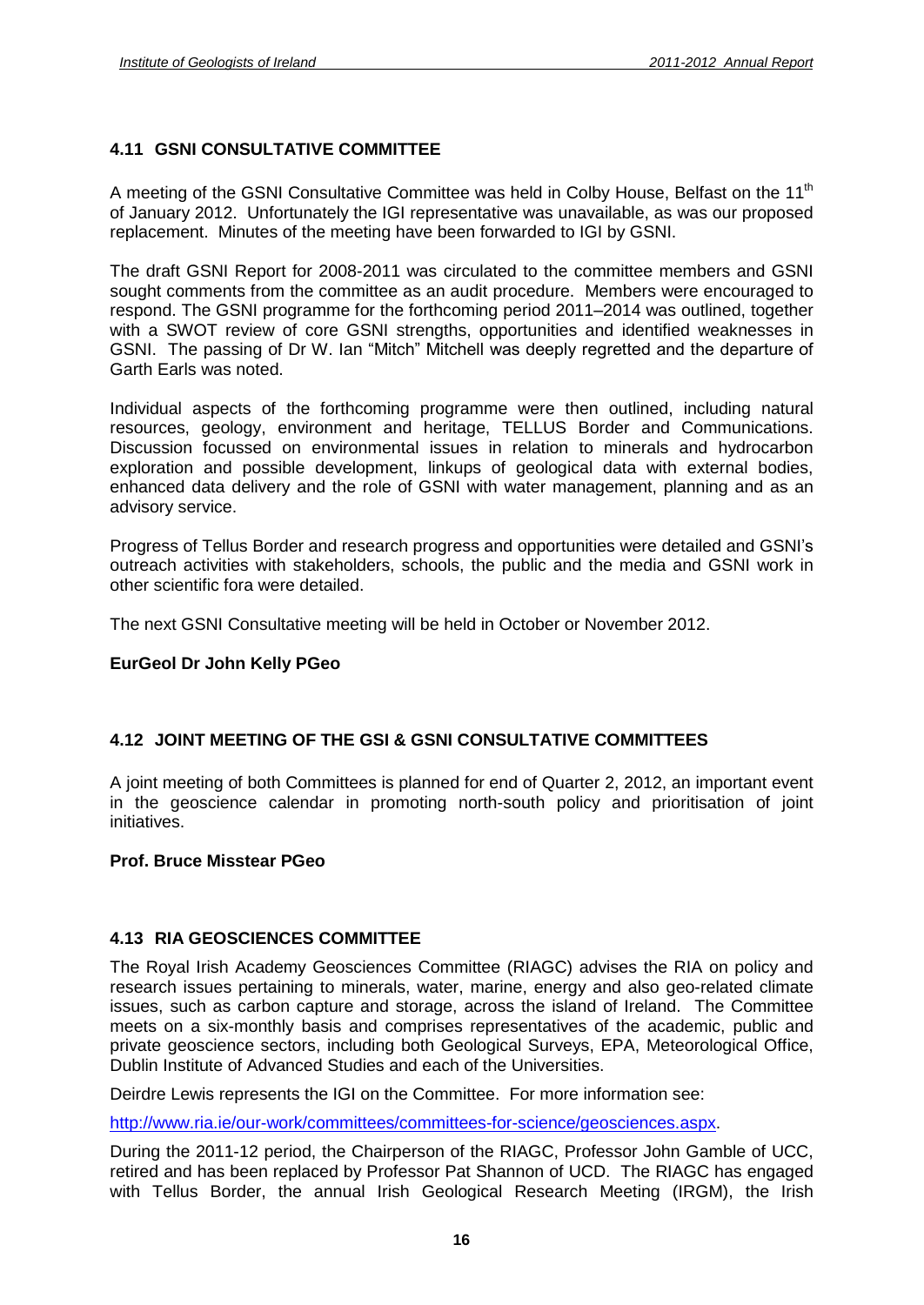Geoscience Network, among other initiatives. A meeting was held in late 2011 with the Director of the Directorate of National Emergency Planning & Management to ensure that the Directorate are aware of the range of expertise available to advise on mitigation of geological hazards.

Much of the focus of the committee's work this year has been on the celebration of 'Dublin City of Science<sup>í</sup> through the organisation, with GSIand GSNI, of the <sup>ë</sup>**Safe Cities***<sup>í</sup>* conference on 18 April 2012, which focused on the importance of geosciences in the sustainable management of our cities. Papers were presented from the Netherlands, Scotland, England, Northern Ireland and Ireland, highlighting the need for inter-agency collaboration through<br>integrated data collection, parameterisation, interpretation and 3D/4D modelling. Importantly,<br>communication of our geo-knowledge i integrated data collection, parameterisation, interpretation and 3D /4D modelling. Importantly, planners, architects and policy makers do not know about it.

To partially address just such concerns, the RIA Geosciences Committee is also organising planners, architects and policy makers do not know about it.<br>To partially address just such concerns, the RIA Geosciences Committee is also organising<br>an innovative Science in the Media event, '**Introduction to the News Me** To partially address just such concerns, the RIA Geosciene<br>an innovative Science in the Media event, *'Introduction t*<br>Geoscientists', in the Royal Irish Academy on 17<sup>th</sup> May to **Geoscientists',** in the Roval Irish Academy on  $17<sup>th</sup>$  May to focus on how geoscience can be better communicated to both policy decision makers and the general public. All are welcome.

#### **EurGeol Deirdre Lewis PGeo**

#### **4.14 IRISH GEOSCIENCE NETWORK**

The IGI organised and hosted the inaugural meeting of the **Irish Geoscience Network** (IGN) in early 2012, from a gathering of active, voluntary geoscience bodies working across the island of Ireland. An inaugural forum was held on 15<sup>th</sup> February last, among 25 executive in early 2012, from a gathering of active, voluntary geoscience bodies working across the<br>island of Ireland. An inaugural forum was held on 15<sup>th</sup> February last, among 25 executive<br>representatives from IGI's sponsoring bod Association for Economic Geology (IAEG), International Association of Hydrogeologists (IAH; Irish Group), Geotechnical Society of Ireland (GSI) and Geophysical Association of Ireland (GAI); as well as representatives of the Irish Geological Association (IGA), GeoParks Network, Earth Science Ireland (ESI), Royal Irish Academy Geosciences Committee (RIAGC), Mining Heritage Trust of Ireland (MHTI), Irish Quaternary Association (IQUA), Speleological Union of Ireland (SUI), and Geothermal Association of Ireland (GAI). Through their voluntary engagement with these bodies, members of the Geological Survey of Ireland (GSI), Geological Survey of Northern Ireland (GSNI) and Museum of Natural History (MNH) were also in attendance.

The forum agreed to form the IGN to improve our communications, events & calendar planning and to address issues of geoscience education and training collaboratively, as well as advocacy in relation to matters of public interest with a more united approach.

Given that we are a small community of geoscientists within the island of Ireland, there may Given that we are a small community of geoscientists within the island of Ireland, there may<br>be scope for the IGI to provide 'umbrella' administrative, calendar and governance support to some of the smaller learned societies to allow them to focus on their scientific endeavours. This would require an increased allocation of financial and administrative resources from IGI to support the Network, with contributions from the other organisations to specific yet-to-be defined elements.

The IGN is in its infancy, but we will work to develop this forum to become a strong, representative voice for geosciences in Ireland.

#### **EurGeol Deirdre Lewis PGeo**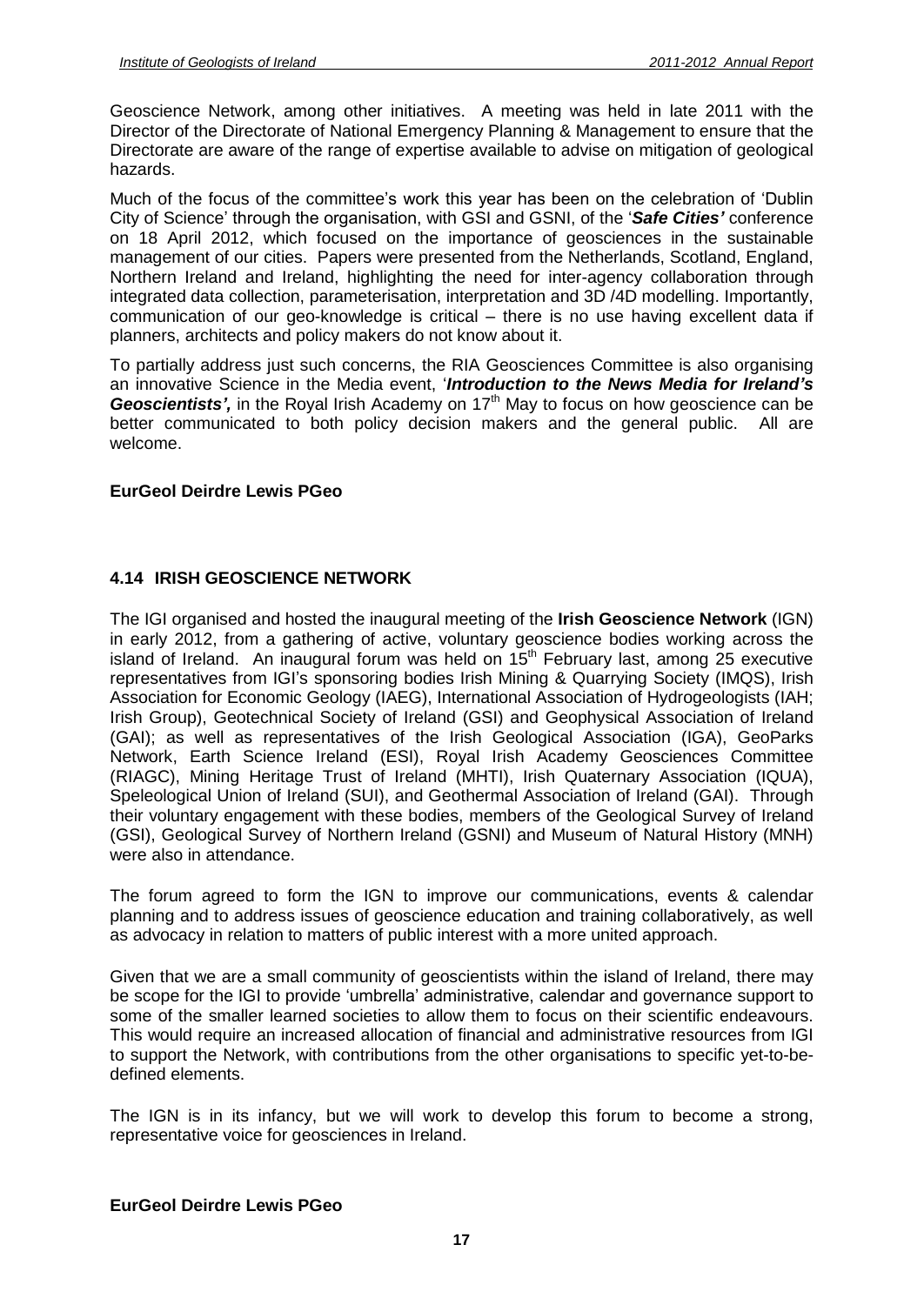# **5 REPORTS FROM OTHER BODIES**

# **5.1 RESOURCE REPORTING <sup>ñ</sup> PERC AND CRIRSCO 2**

The PERC (Pan-European Reserves and Resources Reporting Committee) Code is binding on all those members of its sponsoring bodies (IGI, Geol. Soc. London, IMMM, EFG), who act as Competent Persons in the field of resource reporting. Once the code had been established and formally adopted by the sponsoring bodies, the next step was to promote its use in mineral reporting across Europe, through stock exchanges and securities regulators.

Following a consultative process in 2011, the European Securities and Markets Authority (ESMA) decided that only CRIRSCO-aligned codes should be used for minerals reporting purposes in the EU. ESMA was not prepared to recommend that PERC be the preferred code, but the recommendation that only CRIRSCO codes be used is seen as a significant step forward. The committee believes that this is as far as it is likely to get in the short term and that this was a major milestone in the development of the PERC code.

It was decided in 2011 that the committee needs to be re-constituted on a more formal basis, with four nominees from each of its sponsoring bodies. In addition, the sponsoring bodies have agreed to give PERC a small amount of seed money to allow it to set up a permanent office in Brussels, in conjunction with the EFG. Meetings of the committee will be rotated<br>between Dublin, London and Brussels, as the home cities for the parent organisations. It is<br>believed that a permanent presence in B between Dublin, London and Brussels, as the home cities for the parent organisations. It is

believed that a permanent presence in Brussels will add significantly to PERC's profile.<br>As ESMA has decided on its 'menu' approach to codes/standards and it is unlikely that the subject will be re-visited in the near future, PERC will now focus on the development and provision of professional training in the use of CRIRSCO-aligned reporting standards. It will of course continue to maintain and develop the PERC Standard as well as maintaining the list of Recognised Professional Organisations (RPOs). PERC will continue to be represented on CRIRSCO, providing input as and when needed.

In January 2012, CRIRSCO revised a number of definitions<sup>3</sup> to be incorporated into the codes or standards of its member organisations. In addition, CRIRSCO also modified the In January 2012, CRIRSCO revised a number of definitions<sup>3</sup> to<br>codes or standards of its member organisations. In addition, CRI<br>Terms of Reference, primarily to cater for Russia's entry<sup>4</sup>. A nu <sup>4</sup>. A number of changes to the PERC code are proposed, with a consultation underway and due to close in June of this year. The main changes are:

- That the Code be re-named as a Standard, as the use of the word 'code' implies that it has legislative standing.
- That the new CRIRSCO definitions be adopted.
- That the Competent Person (CP) definition includes recognition of other professional organisations, to be maintained in an appendix to the Standard.
- That the Standard be expanded to include tar sands, oil shales and other energy minerals extracted by mining methods.
- That the Standard be expanded to include minerals extracted by means of solution mining.

<sup>2</sup> Committee for Mineral Reserves International Reporting Standards

<sup>3</sup> [http://www.crirsco.com/news\\_items/revised\\_standard\\_definitions2011.PDF](http://www.crirsco.com/news_items/revised_standard_definitions2011.PDF)

<sup>4</sup> [http://www.crirsco.com/news\\_items/CRIRSCO\\_terms\\_of\\_reference\\_2012.PDF](http://www.crirsco.com/news_items/CRIRSCO_terms_of_reference_2012.PDF)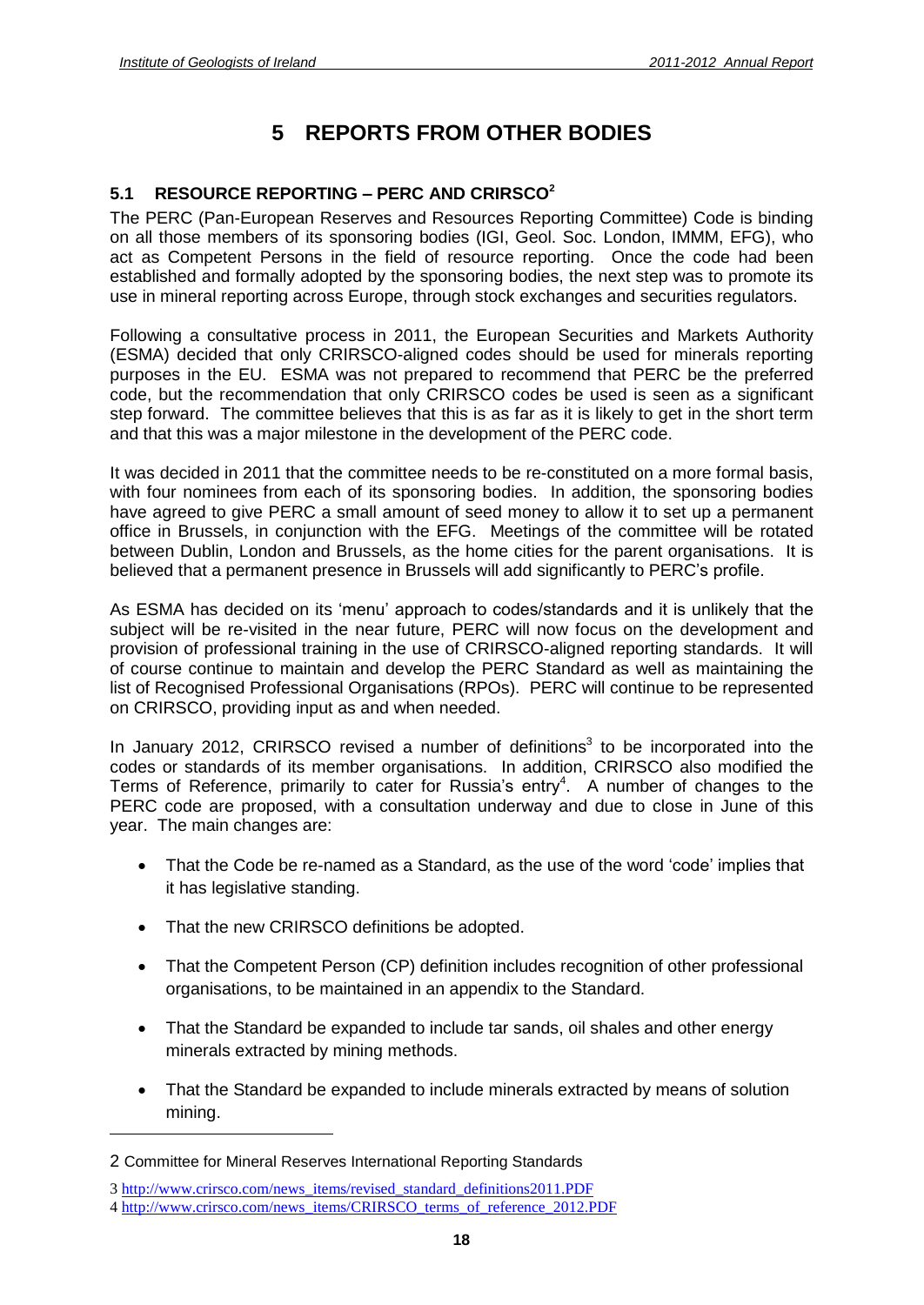These last two additions are significant, as they are not currently covered by petroleum or other reporting standards, so PERC is leading the way in responding to recent developments. The consultation documents may be viewed at [www.perc.com](http://www.perc.com)

#### **EurGeol Paul Gordon PGeo**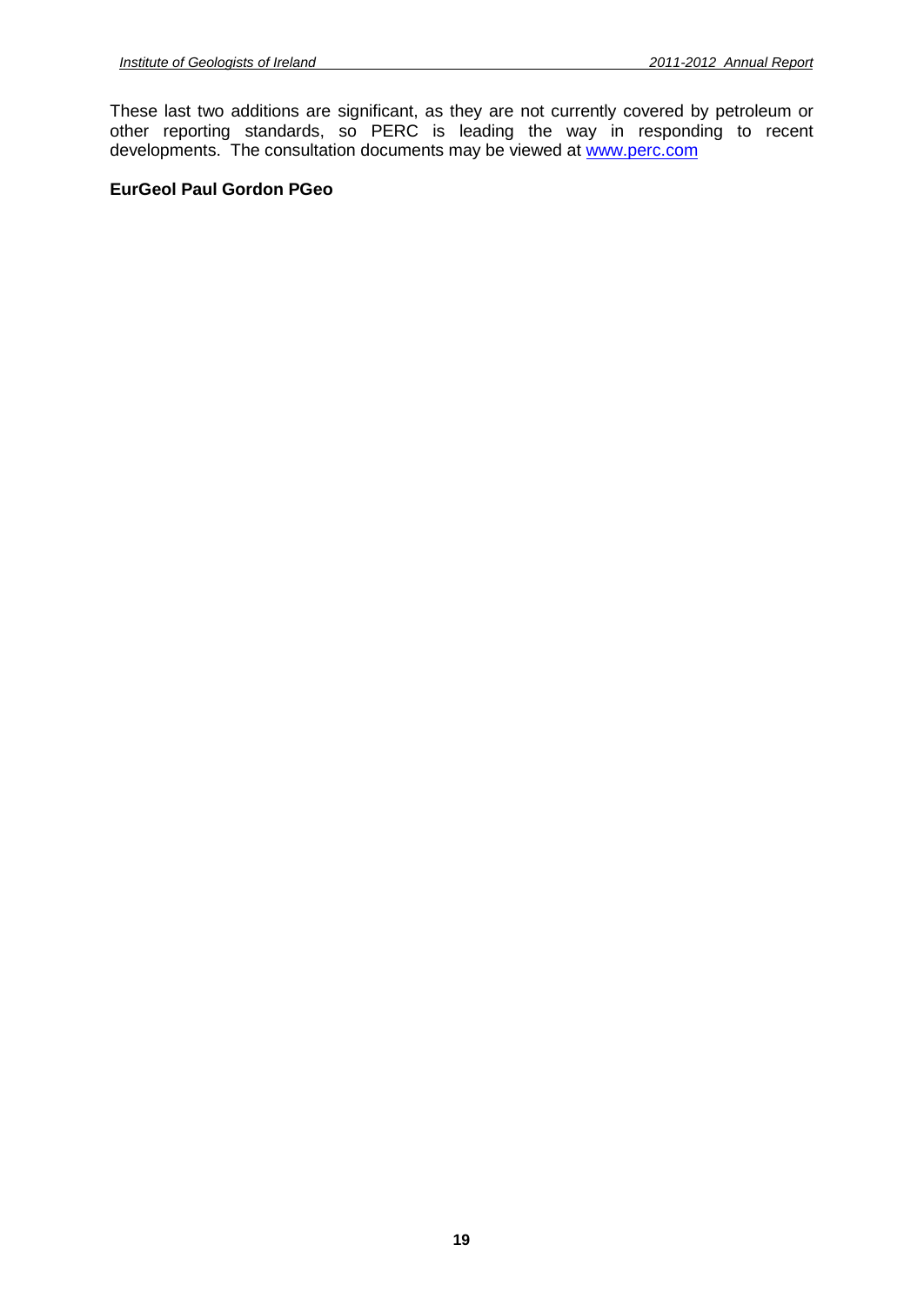# **6 REPRESENTATIONS TO OTHER BODIES**

#### **Mutual Recognition Agreements**

On the international front, our mutual recognition agreements (MRA) with UK, South Africa, USA and Australia are renewed following due diligence reports annually and continue to operate successfully.

The Boards of both IGI and Geoscientists Canada recently independently recommended to move towards the development of an MRA. This follows a lengthy due diligence exercise by both parties on geoscience education, codes of conduct and continuing professional education (CPD). We will be keeping you updated as the MRA progresses.

Many thanks to Vice President Gerry Stanley, Past President Dr John Kelly and our academic colleagues for their collaboration during the due diligence process: Dr. Julian Menuge (UCD), Dr. Ben Kennedy (DIAS), Dr. John Graham (TCD), Dr. Eve Daly (UCG) and academic colleagues for their collaboration during the due diligence process: Dr. Julian<br>Menuge (UCD), Dr. Ben Kennedy (DIAS), Dr. John Graham (TCD), Dr. Eve Daly (UCG) and<br>Dr. Bettie Higgs (UCC). Table 1 overleaf summaris each of the four Irish major universities offering Geology as a primary degree.

It is apparent that the Irish geoscience education system compares very favourably to that in other jurisdictions, particularly in the additional levels of field work and independent projects undertaken at undergraduate level. This has served our graduates well over the years, reflected in the international success of many Irish geoscientists particularly in the field of mineral exploration.

#### **Recognition of Professional Qualifications**

The Institute is pleased to report that considerable progress was made during the year in The Institute is pleased to report that considerable progress was made during the year in<br>having the IGI's unique title of **Professional Geologist (PGeo**; or mutually recognised having the IGI's unique title of **Professional Geologist (PGeo**; or mutually recognised equivalent) recognised as 'Competent Person' and 'Qualified Person' by the Department of Education and Skills (as the administering body for the EU Directive on Recognition of Professional Qualifications across Member States5); the Exploration and Mining Division (EMD) of the Department of Communications, Energy and Natural Resources; and the Environmental Protection Agency (EPA). Each of these bodies has committed to working The state of preferential recognition of professionally qualified geoscientists for the purposes of geoscientific technical work, advice and reporting. A letter was also sent to An Bord Pleanála on the same topic. geoscientific technical work, advice and reporting. A letter was also sent to An Bord

A delegation comprising President Deirdre Lewis and Vice President Gerry Stanley met a senior representative at the Department of Education & Skills to discuss the issues of mutual A delegation comprising President Deirdre Lewis and Vice President Gerry Stanley met a<br>senior representative at the Department of Education & Skills to discuss the issues of mutual<br>recognition and use of 'competent person' technical projects across the full range of geoscientific disciplines. The IGI made a full submission to the DES pursuant to the discussion. A further delegation, comprising Past President Affilial projects across the full range of geoscientific disciplines. The IGI made a full<br>submission to the DES pursuant to the discussion. A further delegation, comprising Past<br>President Kevin Cullen, Seán Finla submission to the DES pursuant to the discussion. A further delegation, comprising Past<br>President Kevin Cullen, Seán Finlay and Deirdre Lewis wrote to and met senior<br>representatives of the EPA to discuss 'competent/ qualif reporting on behalf of the Agency. The IGI made a subsequent written submission on the subject to the Director of the EPA.

<sup>5</sup> EU Directive 2005/36/EC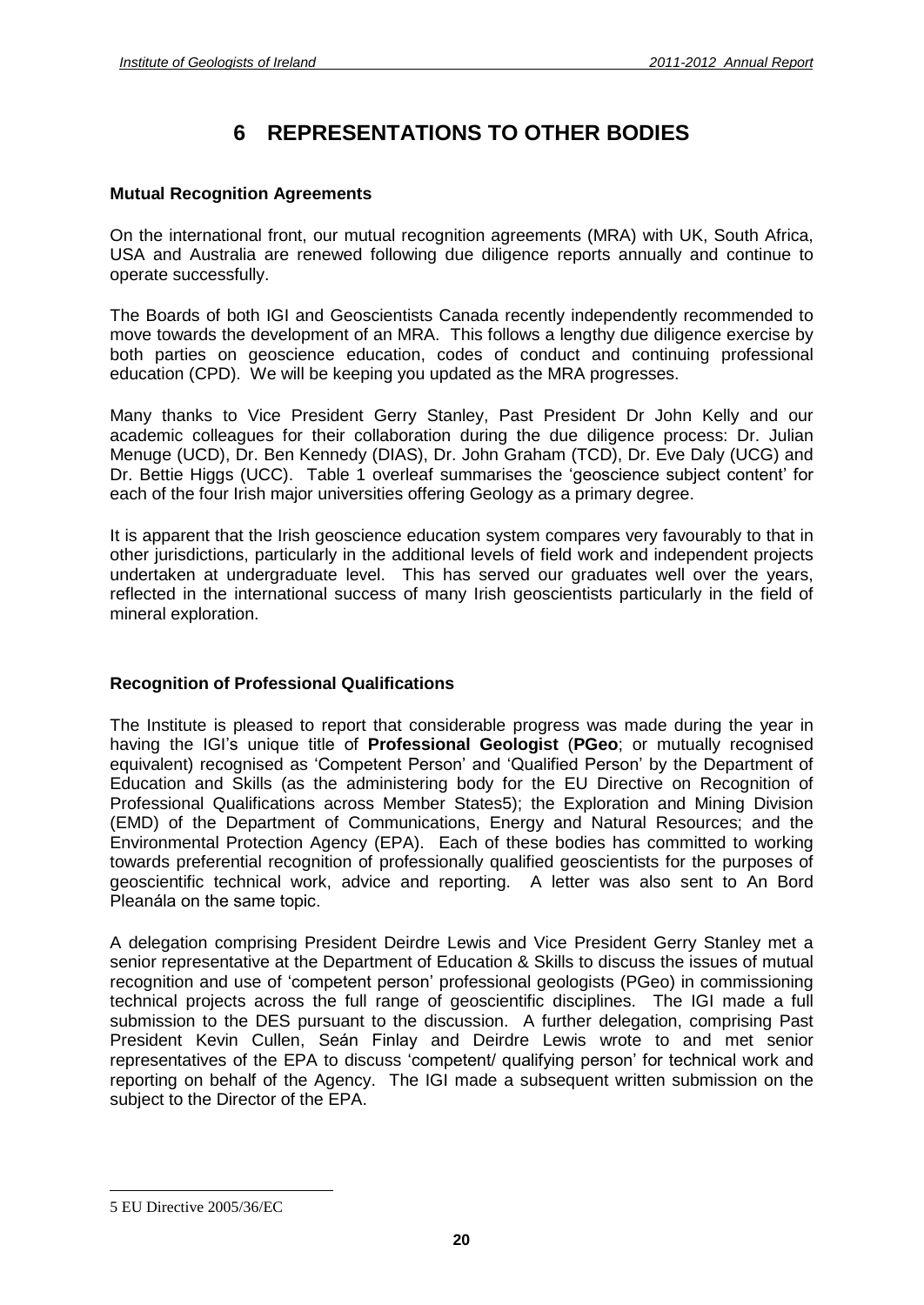|                                                         |                                                               |                         |                                   |                                                                 |                   |              |                             | Table 1: GEOSCIENCE SUBJECT CONTENT FOR DEGREE PROGRAMMES IN IRISH UNIVERSITIES OFFERING GEOLOGY AS PRIMARY DEGREE                                                                                                                                                                                                                                                                                                   |
|---------------------------------------------------------|---------------------------------------------------------------|-------------------------|-----------------------------------|-----------------------------------------------------------------|-------------------|--------------|-----------------------------|----------------------------------------------------------------------------------------------------------------------------------------------------------------------------------------------------------------------------------------------------------------------------------------------------------------------------------------------------------------------------------------------------------------------|
|                                                         |                                                               |                         | Data gathered January 2012 by IGI |                                                                 |                   |              |                             |                                                                                                                                                                                                                                                                                                                                                                                                                      |
| <b>UNIVERSITY</b><br>(Data supplied by)                 | Degree Programme                                              | <b>Duration</b><br>(yr) | YEAR <sub>1</sub>                 | <b>ECTS GEOLOGY CREDITS PER YEAR OF DEGREE</b><br><b>YEAR 2</b> | YEAR <sub>3</sub> | <b>YEAR4</b> | <b>TOTAL</b><br><b>ECTS</b> | <b>COMMENT</b>                                                                                                                                                                                                                                                                                                                                                                                                       |
| <b>DUBLIN UNIVERSITY</b>                                |                                                               |                         |                                   |                                                                 |                   |              |                             |                                                                                                                                                                                                                                                                                                                                                                                                                      |
| <b>Trinity College Dublin</b><br>(Dr. John Graham)      | B.A. (mod) Natural Sciences<br>(Geology)                      | 4                       | 10                                | 20                                                              | 60                | 60           | 150                         | 1 Geology ECTS credit = 25 hours average.<br>Note also that Field Mapping projects in Yrs<br>3, 4 take considerably more time than the<br>max. 15 credits assigned.                                                                                                                                                                                                                                                  |
| NATIONAL UNIVERSITY OF IRELAND (NUI)                    |                                                               |                         |                                   |                                                                 |                   |              |                             |                                                                                                                                                                                                                                                                                                                                                                                                                      |
| <b>University College Dublin</b><br>(Dr. Julian Menuge) | <b>B.Sc. Geology</b>                                          | 4                       | 15                                | 20                                                              | 50                | 60           | 145                         | Each undergrad year has minimum of 60<br>credits. Figures refer to minima of credits in<br>Geology per year of degree programme. 180<br>credits min for 3-year degree; 240 credits<br>min for 4-year degree. 5 ECTS = 100 hours<br>(20h per ECTS), amounting to 40-hour study<br>week for 30 weeks of formal tuition. These<br>figures do not take into account the time<br>spent in group study outside of classes. |
| <b>University College Cork</b><br>(Dr. Bettie Higgs)    | <b>BSc. Geology</b>                                           | 4                       | 15                                | 35                                                              | 50                | 60           | 160                         | 5 ECTS = min. 100 hours of study time (face-<br>to-face and private study). These figures do<br>not take into account the time spent in<br>group study outside of classes.                                                                                                                                                                                                                                           |
| (Dr. Eve Daly)                                          | University College Galway BSc. Earth & Ocean Science<br>(EOS) | 4                       | 15                                | 40                                                              | 36                | 60           | 151                         | Each undergrad year has minimum of 60<br>credits. Year 1: must take min 15 ECTS in first<br>year (25%) - 4 courses each worth 15 ECTS<br>available. Year 2: must take min 30 credits<br>(50%) - 4 courses available, each 10 ECTS.<br>Year 3: must take min. 3 courses, each worth<br>12 ECTS, but in reality most students take 4<br>courses. Year 4: 60 as 100% EOS courses.                                       |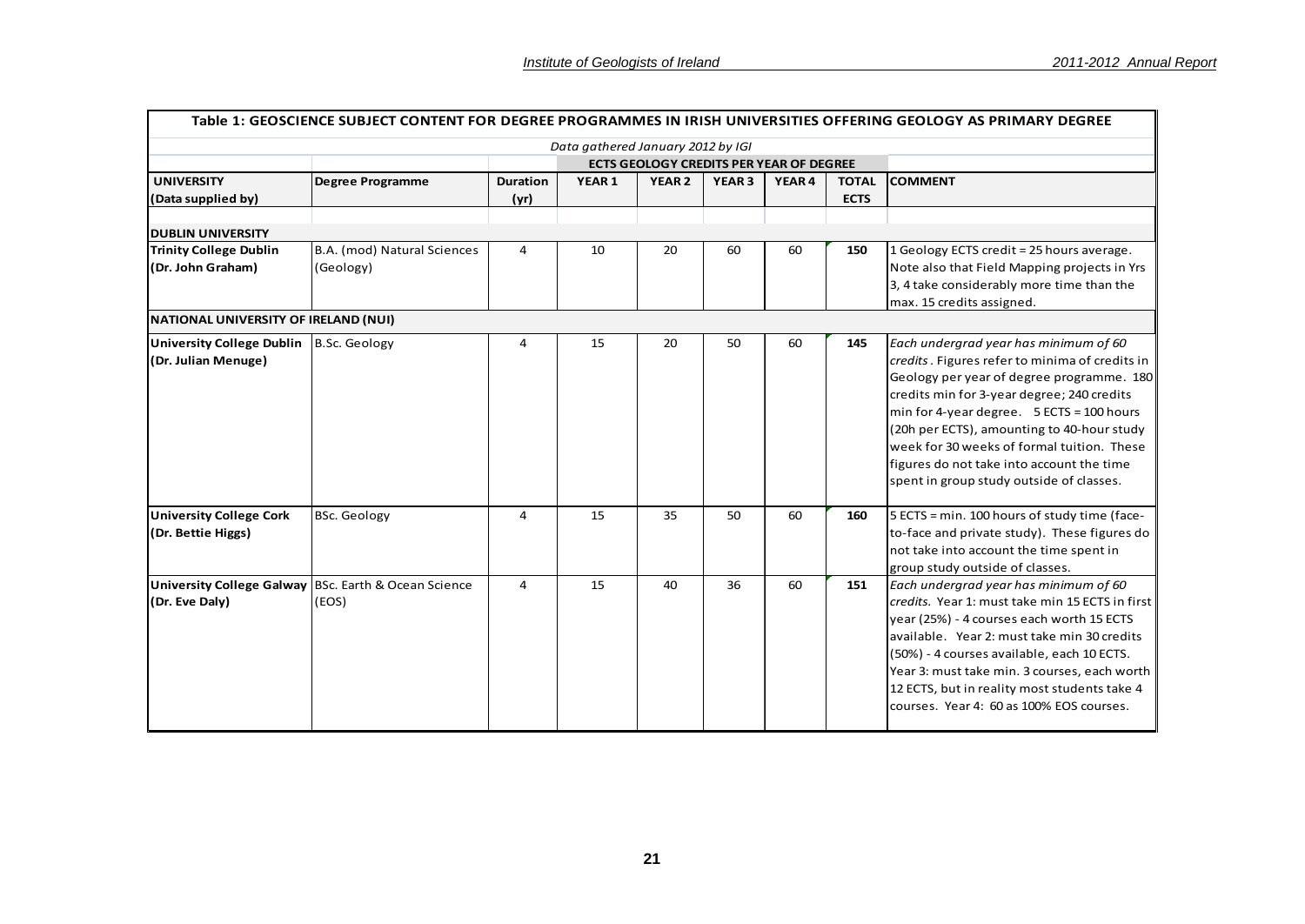#### **European Geosciences Union (EGU)**

Marie Fleming will represent the IGIat the Round Table meeting of the European Geosciences Union, a convening of the national geoscientific societies of Europe, at the General Assembly of the EGU in Vienna on 23rd April 2012.

#### **Submissions on Public Matters Pertaining to Geoscience**

The IGI made written submissions to both Minister Pat Rabbitte T.D. at the Department of Communications, Energy and Natural Resources and and Minister of State Fergus <sup>O</sup>íDowd T.D. Department of Natural Resources, respectively, concerning the recent retirements of five senior and managerial staff at the GSI, including that of Dr. Peadar McArdle as Director of GSI in 2011. The IGI letters pointed out the importance of a public geoscience agency such as GSI in the sustainable development and management of our natural resources, as well as in the rebuilding of the Irish economy. IGI urged the Ministers respectively to address the need for permanent replacements as a matter of urgency, particularly at Directorial level.

A working group of the IGI prepared a formal response to the Department of Environment, Community & Local Government on the consultation paper concerning the establishment of a Public Water Utility, with strong recommendations on the need for characterization of the nation is a community & Local Government on the consultation paper concerning the establishment of a<br>*Public Water Utility*, with strong recommendations on the need for characterization of the<br>nation's water resources as w source to delivery. We also emphasized the roles and technical expertise of the Geological Survey, the EPA and our sponsoring body, the IAH (Irish Group) in assessment, characterisation and protection of groundwater resources and the need to incorporate this expertise at Board level in any future national water utility.

At the time of writing, IGI is preparing a response to the EPA on the issue of contaminated lands and groundwater at EPA licensed facilities. We also sought an extension to the deadline for response, given the short timeframe allowed over the Easter period.

IGI is represented by Dr John Kelly on the recently convened national inter-disciplinary (geology, engineering, surveying & valuation) Pyrite Working Group, to address the issue of pyrite in aggregates and the development of common Guidelines on the characterisation and use of aggregates in construction in Ireland. Members also attended a specialised workshop in TCD on the topic on 20<sup>th</sup> April 2012.

IGI members continue to engage with the media on geoscientific facts pertaining to the in 1999 on the topic on 2017, pm 2012.<br>IGI members continue to engage with the media on geoscientific facts pertaining to the<br>contentious issue of *hydraulic fracturing ('fracking')* in the exploration for shale gas. While the IGI has not developed a formal stance on the subject, we intend to set up a a database of key scientific references on the topic on our website. WE will review the soon-to-be published independent research on the methodologies and risk assessments of 'fracking' by scientific references on the topic on our website. WE will review the soon-to-be-<br>published independent research on the methodologie the EPA and we will advise the national authorities where we feel our members can contribute on the basis of facts. Copies of radio interviews given independently by past President Gareth Ll. Jones on the topic can be accessed on the [www.igi.ie](http://www.igi.ie) website.

#### **Education: Teaching of Geography at Second Level**

The issue of teaching of geography and its role in introduction of many students to geology and related disciplines in Irish education continues to be debated among many practicing geoscientists.

In August 2011, the President of the IGI responded to comments made by the Minister of gecommings:<br>In August 2011, the President of the IGI responded to comments made by the Minister of<br>Education, Ruaírí Quinn T.D. at the McGill Summer School regarding the teaching of STEM (science, maths, engineering and technology) subjects at second level in our education system, by writing a letter to the Irish Times on 29/8/2011, which is reproduced in full below for your perusal.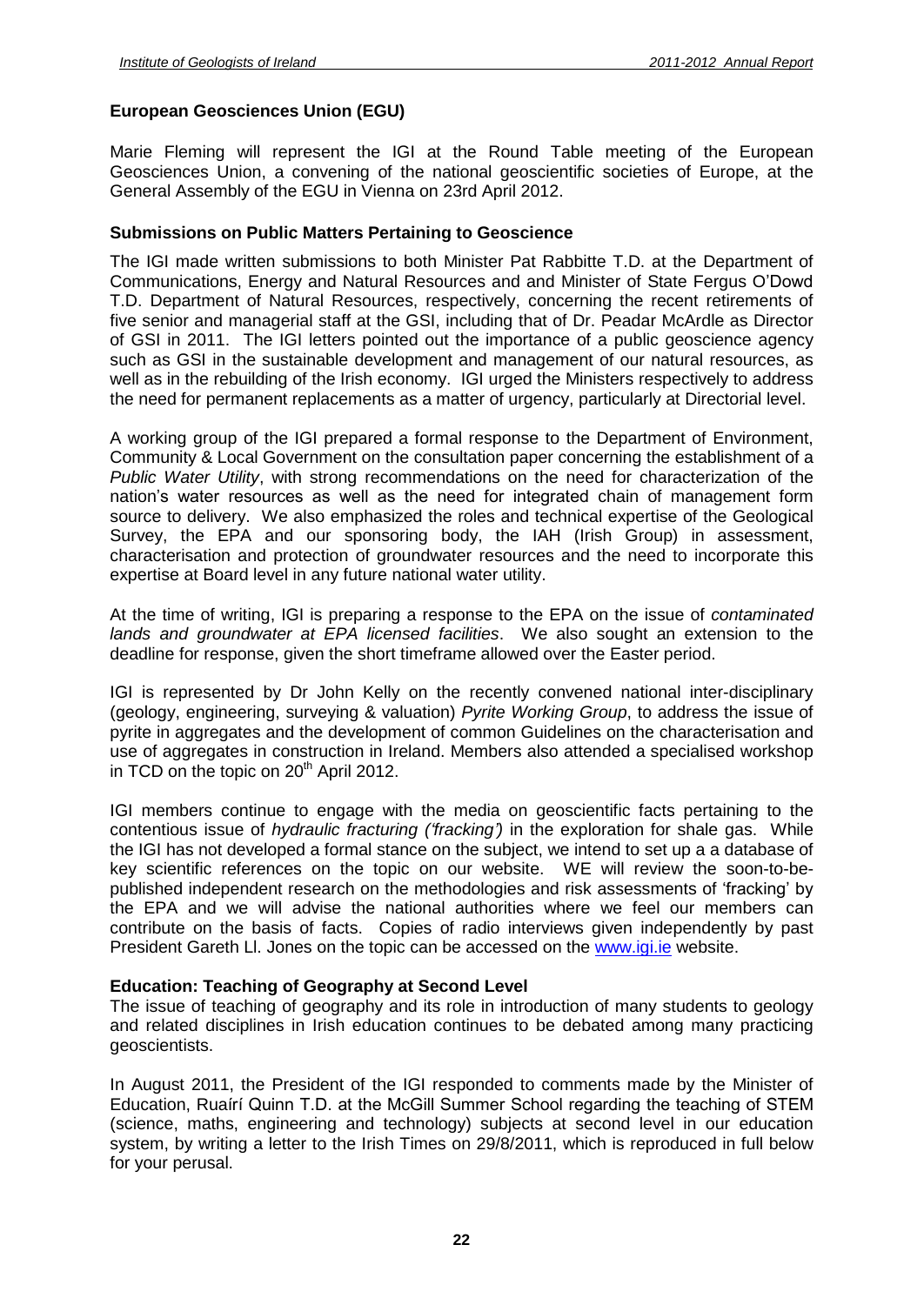Letter to Irish Times 27/8/12

nstitute of Geologists of Ireland<br>tter to Irish Times 27/8/12<br>his recent excellent address to the Magill Summer School, as reported in IT 28/7/11. Minister for Geologists of Ireland<br>
Subsettional Report<br>
Subsettional Report<br>
Interaction in Iteland. In Mr. Ruairí Quinn, highlighted the seven challenges of modern education in Ireland. In on the curriculum challenges of the curriculum challenges.<br>
Letter to Irish Times 27/8/12<br>
In his recent excellent address to the Magill Summer School, as reported in IT 28/7/11, Minister for<br>
Education, Mr. Ruairí Quinn, Chrish Times 27/8/12<br>Cent excellent address to the Magill Summer School, as reported in IT 28/7/11, Minister for<br>On, Mr. Ruaírí Quinn, highlighted the seven challenges of modern education in Ireland. In<br>Leg on the curricul tter to Irish Times 27/8/12<br>
is recent excellent address to the Magill Summer School, as reported in IT 28/7/11, Minister for<br>
ucation, Mr. Ruaírí Quinn, highlighted the seven challenges of modern education in Ireland. In<br> nt excellent address to the Magill Summer School, as reported in IT 28/7/11, Minister for<br>Mr. Ruaírí Quinn, highlighted the seven challenges of modern education in Ireland. In<br>on the curriculum challenge, he suggested pote In his recent excellent address to the Magill Summer School, as reported in IT 28/7/11, Minister for In his recent excellent address to the Magill Summer School, as reported in IT 28/7/11, Minister for<br>Education, Mr. Ruaírí Quinn, highlighted the seven challenges of modern education in Ireland. In<br>reflecting on the curric provides the only second level scientific introduction to the tertiary study of Geology and<br>provides the ourical science, technology, engineering and maths (STEM) subjects. However, he then went<br>at more students take Geogr urreren<br>reflecti by on the curriculum challenge, he suggested potential reform of CAO point allocations for<br>Cert. science, technology, engineering and maths (STEM) subjects. However, he then went<br>y that more students take Geography or Fren subjects address perhaps the greatest challenge of the twenty first century: the environmental<br>subjects. However, he then went<br>on to say that more students take Geography or French at higher level in the Leaving than the<br>c on to say that more students take Geography or French at higher level in the Leaving than the 30% of physica<br>Geography pro<br>related geoscie<br>subjects addre<br>challenge. of physical geography / geology. For many practising earth scientists (geoscientists) in Ireland,<br>graphy provides the only second level scientific introduction to the tertiary study of Geology and<br>red geosciences (such as 30% of physical geography / geology. For many practising earth scientists (geoscientists) in Ireland,<br>Geography provides the only second level scientific introduction to the tertiary study of Geology and Geography provides the only second level scientific introduction to the tertiary study of Geology and<br>related geosciences (such as hydrogeology, geochemistry, geophysics etc.) in our universities. These<br>subjects address pe isciences (such as hydrogeology, geochemistry, geophysics etc.) in our universities. These<br>dress perhaps the greatest challenge of the twenty first century: the environmental<br>of Geoscience in modern Ireland includes a dive ت<br>auhir challenge. island

as address perhaps the greatest challenge of the twenty first century: the environmental<br>enge.<br>The section of Geoscience in modern Ireland includes a diverse array of activities, including mapping<br>ar soils, seabed and mine institutions in understanding earth processes. A small army of activities, including mapping<br>institutions in understanding earth processes. A small army of geoscientists work across the<br>institutions in understanding earth of Geoscience in modern Ireland includes a diverse array of activities, including mapping<br>soils, seabed and mineral resources, mining and quarrying, protection of our groundwater,<br>ring of earthquakes and tsunamis, characte The proc ice of Geoscience in modern Ireland includes a diverse array of activities, including mapping<br>ills, seabed and mineral resources, mining and quarrying, protection of our groundwater,<br>ng of earthquakes and tsunamis, charact of our soils, seabed and mineral resources, mining and quarrying, protection of our groundwater,<br>monitoring of earthquakes and tsunamis, characterisation of renewable and clean energy sources<br>such as natural gas, wave, tid monitoring of earthquakes and tsunamis, characterisation of renewable and clean energy sources to the Irish economy of earthquakes and tsunamis, characterisation of renewable and clean energy sources such as natural gas, wave, tidal and geothermal, as well as world-class collaborative research by our tertiary insti such as natural gas, wave<br>tertiary institutions in unisland of Ireland in bor<br>precious natural resource<br>undertaken by the Geol<br>contribution to the Irish<br>many in rural areas. Institute of Geologists of Ireland would wish to see Geography enhanced and promoted to<br>Institute of Geologists of Ireland would wish to see Geography enhanced and promoted to<br>Institute of Geologists of Ireland would wish precious natural resources and compliance with EU water, soil, mining and waste Directives. A study as a challenging Leaving Cert. STEM subject by the Department of Education, rather than and was a challenging Leaving Cert. STEM subject by the Department of Education, rather than as a challenging Leaving Cert. STEM subj undertaken by the Geological Survey of Ireland in 2007 valued the geosciences' direct and indirect as a the Geological Survey of Ireland in 2007 valued the geosciences' direct and indirect<br>on to the Irish economy to be  $\epsilon$ 4.24 billion, or 3.0% of GNP, creating over 30,000 jobs,<br>ral areas.<br>ate of Geologists of Ireland contribution to the Irish economy to be  $£4.24$  billion, or 3.0% of GNP, creating over 30,000 jobs, many in rural areas.

Tribution to the Irish economy to be  $\epsilon$ 4.24 billion, or 3.0% of GNP, creating over 30,000 jobs,<br>y in rural areas.<br>Institute of Geologists of Ireland would wish to see Geography enhanced and promoted to<br>ents as a challen secondary to the tertiary of the Charlottery, and<br>The Institute of Geologists of Ireland would wish to secondary<br>students as a challenging Leaving Cert. STEM subject by<br>dismissed as a 'soft' non-science option. Ireland's r The Institute of Ge<br>students as a challe<br>dismissed as a 'soft'<br>will depend on fost<br>from secondary thro<br>Yours sincerelv. Financials a challengin<br>
dents as a 'soft' no<br>
I depend on fosterin<br>
m secondary through<br>
urs sincerely,<br>
Deirdre Lewis Presidente<br>Presidente as a "soft" non-science option. Ireland's research of State of State of Geologies and fourth levels<br>and on fostering and developing excellence<br>hary through to tertiary and fourth levels<br>erely,<br>lewis<br>Institute of Geologists

We will continue to make such submissions and contributions on issues of public concern as they arise.

#### **EurGeol Deirdre Lewis PGeo**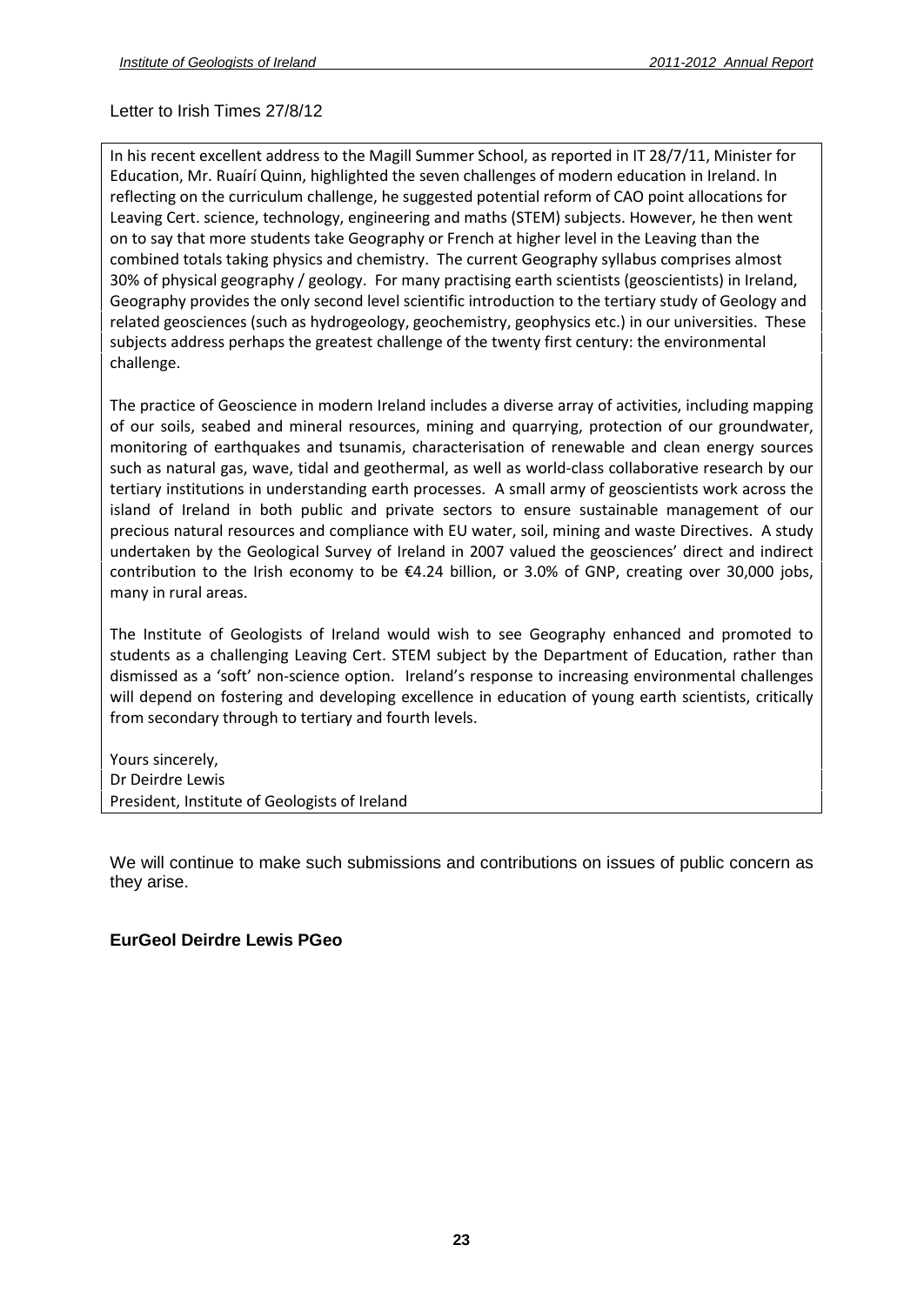# **7 NOTICE OF ANNUAL GENERAL MEETING**

Notice is hereby given that the Annual General Meeting of the Institute of Geologists of Ireland Limited will be held at **7.00 p.m. Wednesday 23 rd May 2012** at the Geological Survey of Ireland, Beggars Bush, Haddington Road, Dublin 4 for the following purposes:

- i) To receive and consider the Directors' Report and Audited Accounts for the year ended December 31<sup>st</sup> 2011.
- ii) To elect Directors.
- iii) To transact any other ordinary business of the Annual General Meeting.

By Order of the Board

Dr Jonathan Derham **Secretary** 

Dated April 15<sup>th</sup> 2012

## **8 NOTICE OF EXTRAORDINARY GENERAL MEETING**

Notice is hereby given that an Extraordinary General Meeting of the Institute of Geologists of Ireland Limited will be held at **6.30 p.m. Wednesday 23 rd May 2012** at the Geological Survey of Ireland, Beggars Bush, Haddington Road, Dublin 4 for the following purposes:

i) To consider proposed changes to Articles 64,65, 70 and 76 of the Constitution.

By Order of the Board

Dr Jonathan Derham **Secretary** 

Dated April 15<sup>th</sup> 2012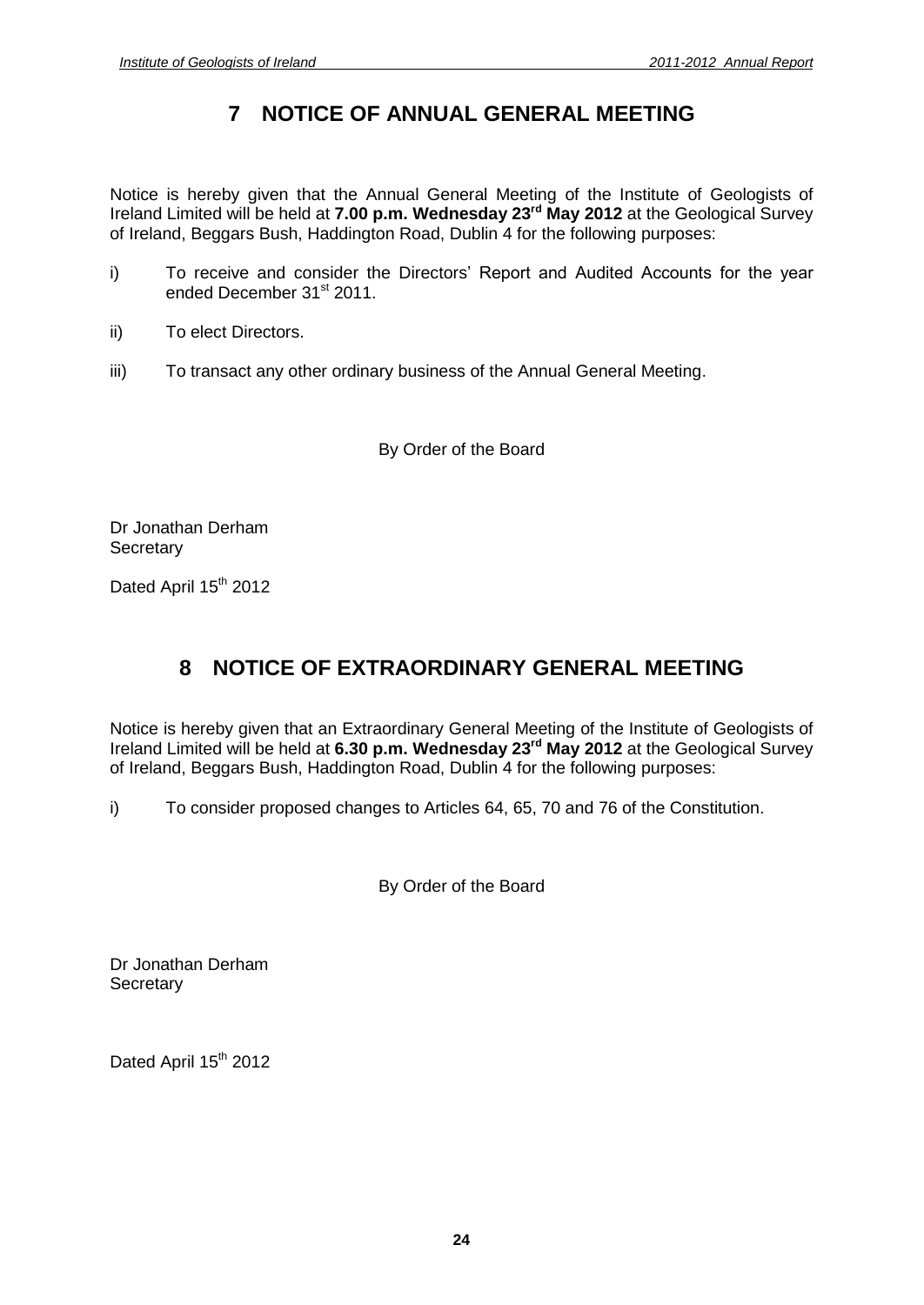# **9 NOMINATIONS FOR DIRECTORS**

The Nominations Committee, under the Chair of Dr John Kelly (immediate Past-President), has presented the following list of candidates to stand for election at the forthcoming Annual General Meeting on 23<sup>th</sup> May 2012.

#### **EXECUTIVE DIRECTORS**

| President             | Dr Deirdre Lewis $(2^{nd}$ year of term)     |
|-----------------------|----------------------------------------------|
| <b>Vice President</b> | Gerry Stanley (2 <sup>nd</sup> year of term) |
| Secretary             | Dr. Jonathan Derham $(2^{nd}$ year of term)  |
| Treasurer             | Barry Balding (2 <sup>nd</sup> year of term) |

#### **NON-EXECUTIVE DIRECTORS**

Marie Fleming (2<sup>nd</sup> year of term)

Andy Bowden (2<sup>nd</sup> year of term)

Prof. Bruce Misstear (2<sup>nd</sup> year of term)

Paul Gordon (2<sup>nd</sup> year of term)

Riccardo Pasquali (2<sup>nd</sup> year of term)

Dr Jim Hodgson (1<sup>st</sup> Year as a Committee Member)

#### **NOMINATIONS COMMITTEE**

EurGeol Dr John Kelly PGeo (Chair) EurGeol Kevin Cullen EurGeol Gareth Ll. Jones PGeo EurGeol Kevin Cullen<br>EurGeol Kevin Cullen<br>EurGeol Gareth Ll. Jones PGeo<br>EurGeol Dr Eibhlín Doyle PGeo EurGeol Gareth Ll. Jones PGeo<br>EurGeol Dr Eibhlín Doyle PGeo<br>EurGeol Peter O'Connor PGeo EurGeol John Clifford PGeo

No additional nominations to those above made by the Nominations Committee were received by the IGI Secretary by Friday, 10<sup>th</sup> April 2009.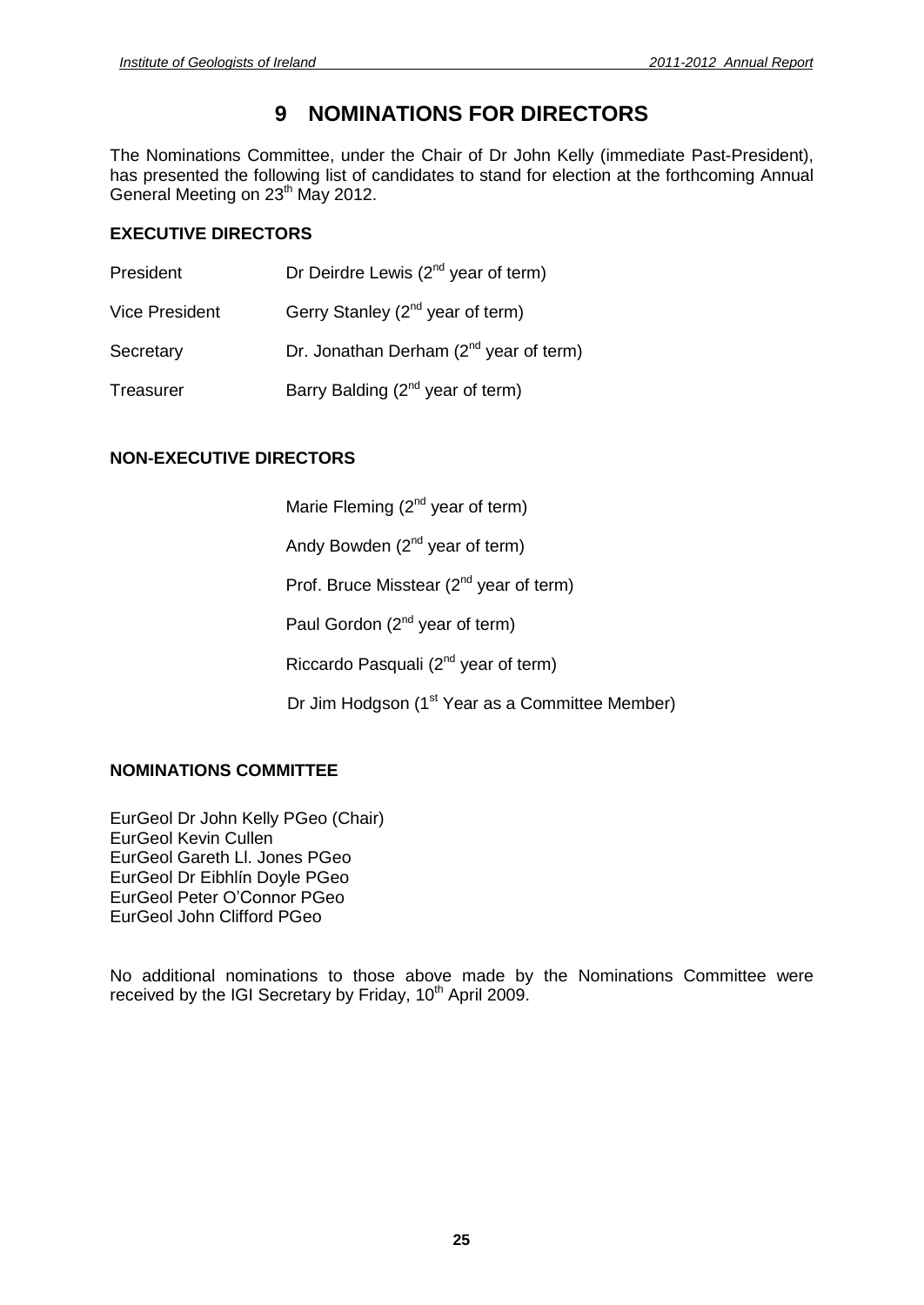# **10 IGI CORPORATE STRUCTURE IGI OFFICE** UCD School of Geological Sciences, UCD, Belfield, Dublin 4 Tel. +353 1 716 20 85; Fax +353 1 283 7733 [admin@igi.ie](mailto:admin@igi.ie) [www.igi.ie](http://www.igi.ie) **ADMINISTRATIVE** Ms. Susan Pyne **SECRETARY ACCOUNTS PERSON** Ms. Ethel Stringer **AUDITORS** Kieran Ryan & Co. Chartered Accountants and Registered Auditors 20 Upper Mount Street, Dublin 2 **BANKERS** Bank of Ireland, College Green, Dublin 2 **IGI REGISTERED** 6 Northbrook Road, Dublin 6 **OFFICE COMPANY NUMBER** 31440 **CHARITY NUMBER** CHY 13580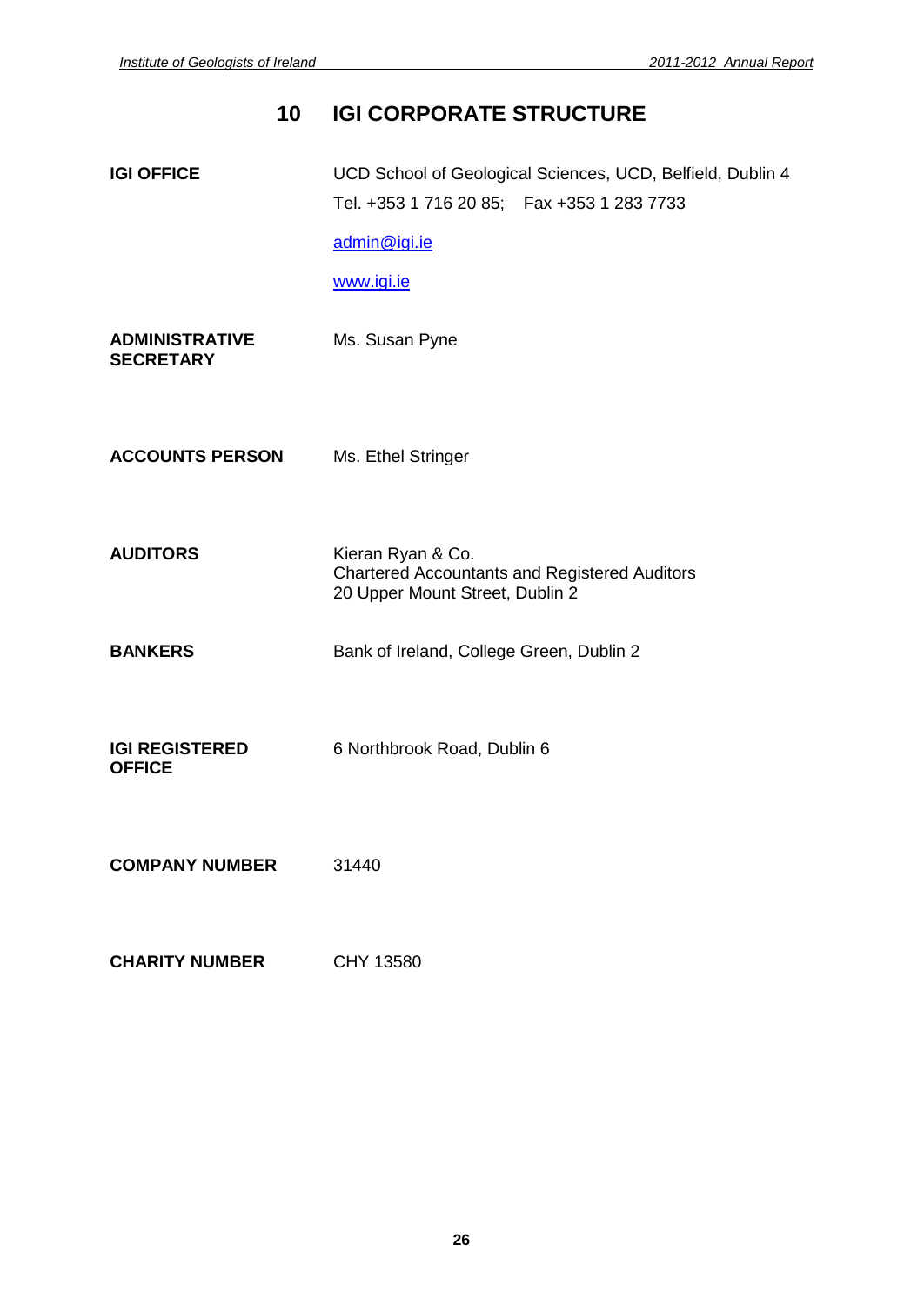## **IGI Board Members**

#### **Executive Directors**

| President:      | EurGeol Deirdre Lewis, PGeo   |
|-----------------|-------------------------------|
| Vice President: | EurGeol Gerard Stanley, PGeo  |
| Secretary:      | EurGeol Jonathan Derham, PGeo |
| Treasurer:      | EurGeol Barry Balding, PGeo   |

#### **Non-Executive Directors**:

EurGeol Riccardo Pasquali, PGeo EurGeol Andy Bowden, PGeo Prof. Bruce Misstear, PGeo EurGeol Paul Gordon, PGeo EurGeol Marie Fleming PGeo EurGeol Lloyd Twomey PGeo (resigned)

## **EFG National Licensed Body**

The IGI is licensed by the European Federation of Geologists to award the professional title of European Geologist (EurGeol)

### **Standing Committees**

#### **Ethics Committee**

EurGeol Professor Ben Kennedy, PGeo (Chair) EurGeol Shane <sup>O</sup>íNeill, PGeo EurGeol Dr John Ashton, PGeo EurGeol Dr Matthew Parkes, PGeo

#### **Disciplinary Committee**

EurGeol John Arthurs, PGeo EurGeol Dr Eibhlín Doyle, PGeo

#### **Nominating Committee**

EurGeol Dr. John Kelly PGeo (Chair) EurGeol Kevin Cullen PGeo EurGeol Gareth Ll. Jones, PGeo EurGeol Kevin Cullen PGeo<br>EurGeol Kevin Cullen PGeo<br>EurGeol Dr. Eibhlín Doyle PGeo EurGeol Gareth Ll. Jones, PGeo<br>EurGeol Dr. Eibhlín Doyle PGeo<br>EurGeol Peter O'Connor PGeo EurGeol John Clifford PGeo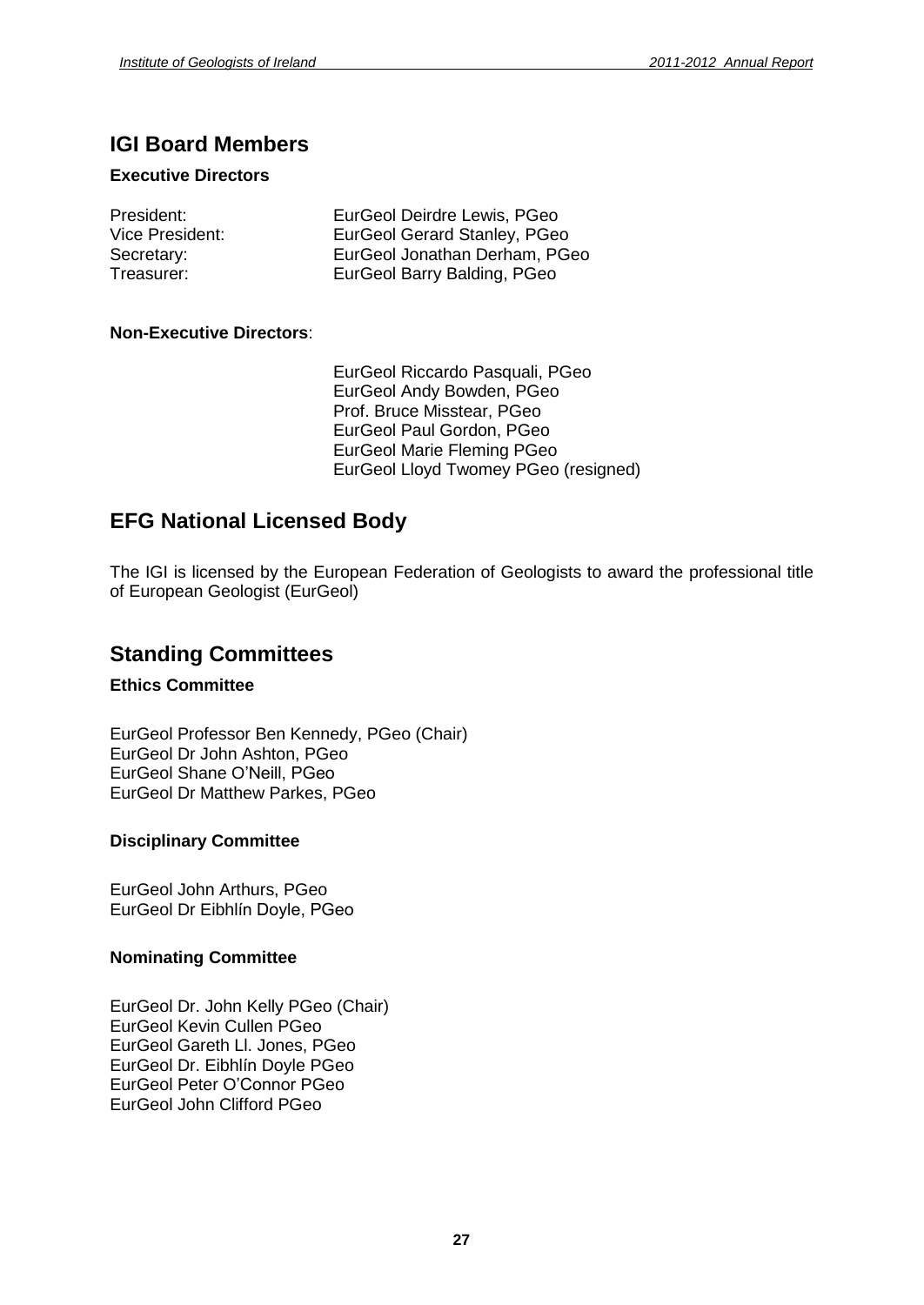#### **Validation Committee**

EurGeol Morgan Burke PGeo (Chair) EurGeol Mark Conroy PGeo EurGeol David Blaney PGeo EurGeol Kevin Cullen PGeo EurGeol Sean Finlay PGeo

#### **CPD Audit Committee**

EurGeol Andy Bowden PGeo (Chair) EurGeol Eugene Daly PGeo EurGeol Dr Julian Menuge, PGeo EurGeol Gareth V. Jones, PGeo EurGeol Dr Ian Somerville, PGeo

# **IGI Representation on Geoscience Bodies**

| Organisation                       | <b>IGI Representative</b>                                     |
|------------------------------------|---------------------------------------------------------------|
| European Federation of Geologists  | EurGeol Andy Bowden PGeo<br><b>EurGeol Marie Fleming PGeo</b> |
| <b>EFG CPD Working Group</b>       | EurGeol Dr. Julian Menuge PGeo                                |
| <b>EFG CCS Working Group</b>       | EurGeol Dr. Deirdre Lewis PGeo<br>EurGeol Nick O'Neill PGeo   |
| <b>EFG Disciplinary Committee</b>  | EurGeol Christian Schaffalitzky PGeo                          |
| <b>GSI Consultative Committee</b>  | Prof. Bruce Misstear PGeo                                     |
| <b>GSNI Consultative Committee</b> | EurGeol Dr. John Kelly PGeo                                   |
| RIA Geosciences Committee          | EurGeol Dr. Deirdre Lewis PGeo                                |

## **Founding Sponsoring Bodies**

The IGI was established in 1999 with the support of the following sponsoring bodies **:**

| The Irish Association for Economic Geology,                          | (www.iaeg.org)       |
|----------------------------------------------------------------------|----------------------|
| The Geophysical Association of Ireland.                              | (www.gai.ie)         |
| The International Association of Hydrogeologists (Irish Group).      | (www.iahireland.org) |
| The Irish Mining and Quarrying Society.                              | (www.imgs.ie)        |
| The Geotechnical Society of the Institution of Engineers of Ireland. | (www.iei.ie)         |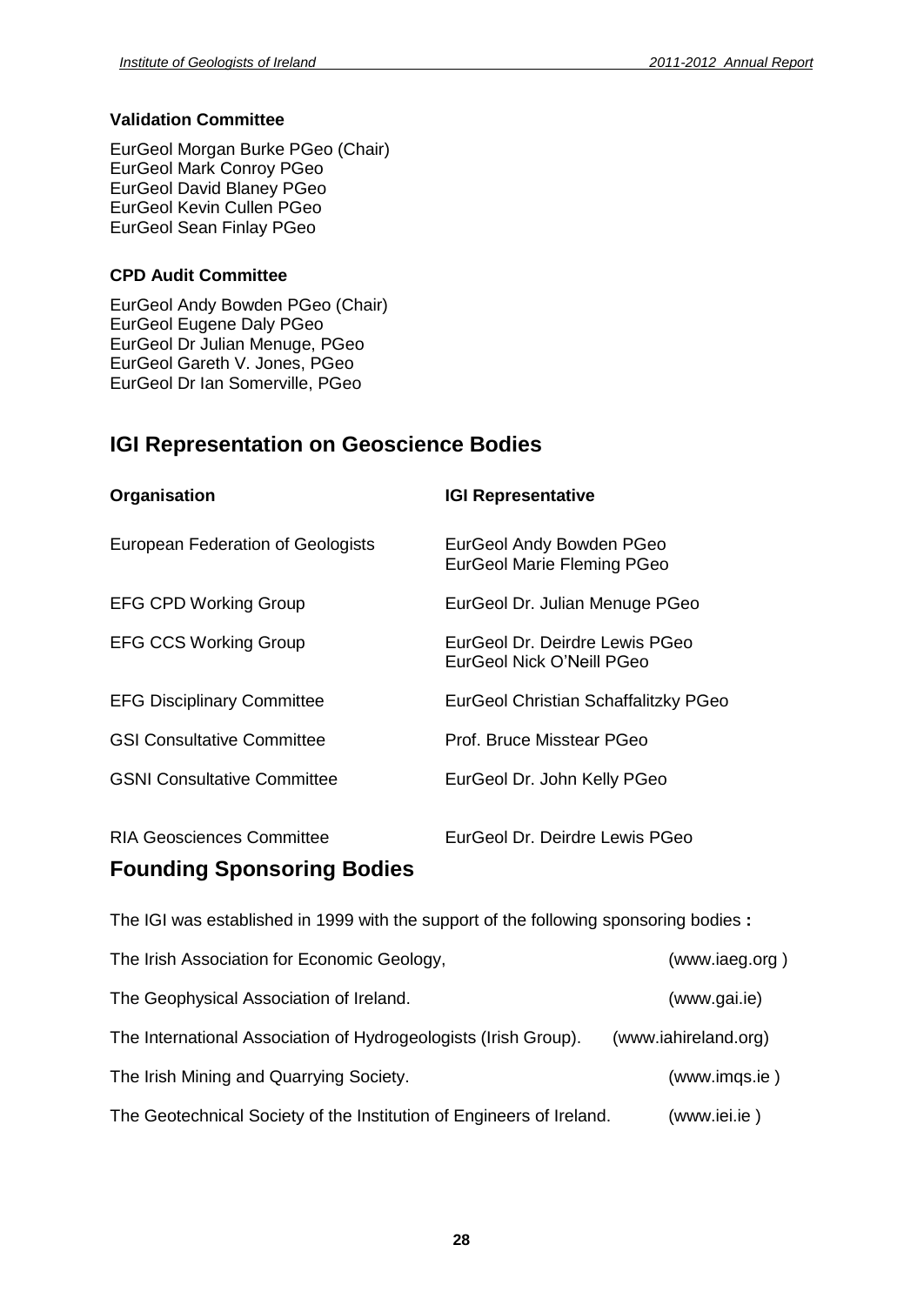## **Bodies with Reciprocal Links and/or Co-Operation Agreements**

American Institute of Professional Geologists

Geoscientists Canada

Geological Society of London

# **Bodies Recognising PGeo (or mutually recognised equivalent)**

#### **Ireland**

**Ireland**<br>Exploration and Mining Division, DCMNR – required for prospecting licence work reports Exploration and Mining Division, DCMNR – required for prospecting licence work report<br>Environmental Protection Agency – preferred for professional work and reports Environmental Protection Agency – preferred for professional work and reports<br>Department of Education and Skills - – preferred for professional work and reports Department of Education and Skills - – preferred for professional work a<br>An Bord Pleanála – preferred for professional work and reports

#### **Stock Exchanges**

Ireland, Dublin Stock Exchange UK, London Stock Exchange Australian Stock Exchange Canadian Securities Administrators South Africa, JSE Securities Exchange